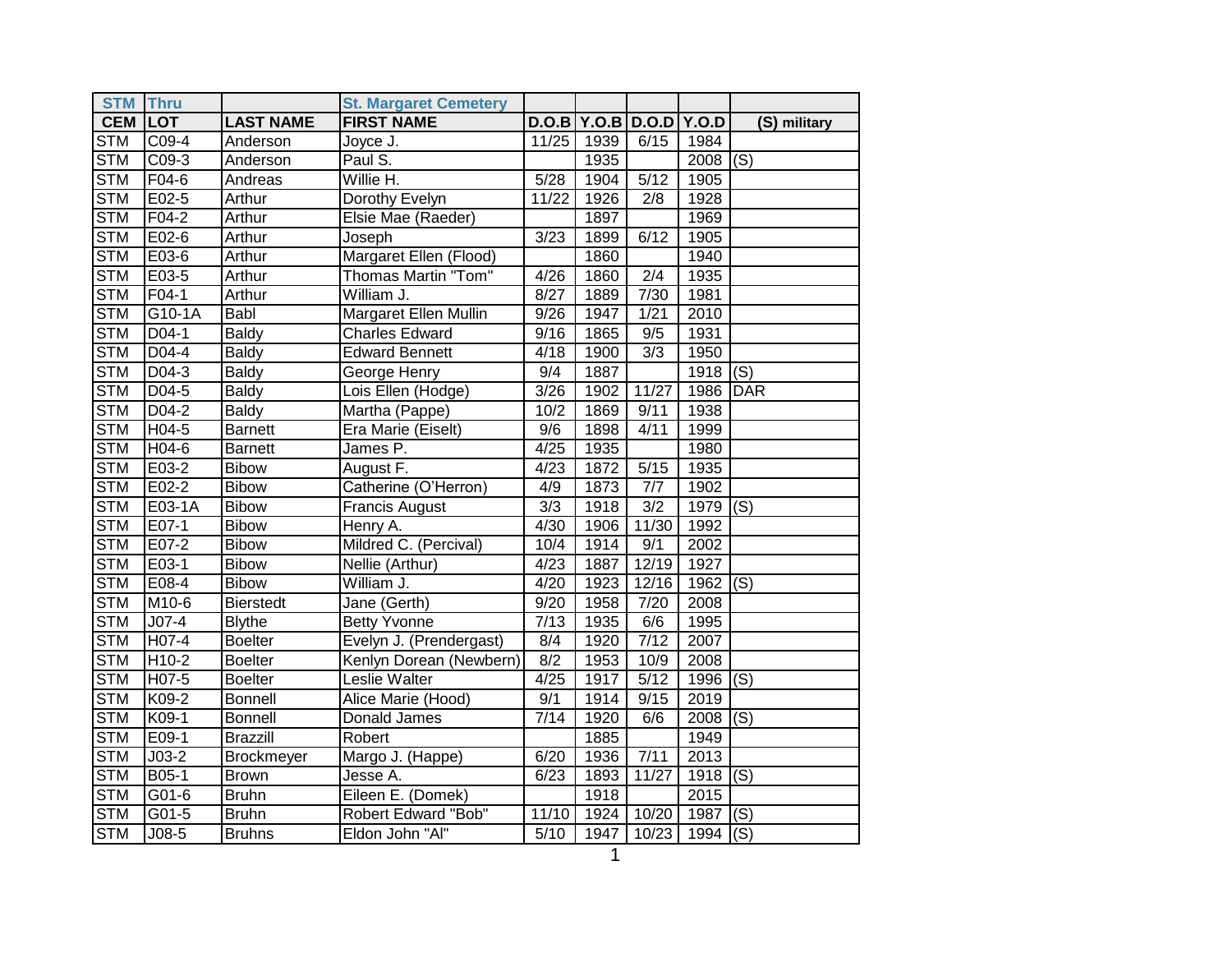| <b>STM</b> | $J08-6$             | <b>Bruhns</b>    | Patricia Kay "Patti" (Dean) 10/17 |                  | 1953 | 7/6   | 2021 |                           |
|------------|---------------------|------------------|-----------------------------------|------------------|------|-------|------|---------------------------|
| <b>STM</b> | $i05-5$             | <b>Buckley</b>   | Daniel "Dan"                      | 9/19             | 1936 | 1/11  | 1997 |                           |
| <b>STM</b> | $J10-2$             | <b>Burke</b>     | James Patrick "Jim"               | 8/16             | 1950 | 3/27  | 2009 |                           |
| <b>STM</b> | B01-6               | <b>Burt</b>      | Eda L. (Flemming)                 | 6/28             | 1875 | 6/10  | 1961 |                           |
| <b>STM</b> | B01-5               | <b>Burt</b>      | Thomas E.                         | 3/6              | 1869 | 5/31  | 1934 |                           |
| <b>STM</b> | B06-5               | Callaghan        | John Joseph                       | 4/14             | 1910 | 6/22  | 1970 | (S)                       |
| <b>STM</b> | B06-6               | Callaghan        | Winifred M. (Cline)               | 7/17             | 1915 | 3/27  | 2006 |                           |
| <b>STM</b> | G05-2               | Carignan         | Alice (Rock)                      | $\overline{3/9}$ | 1926 | 6/21  | 1993 |                           |
| <b>STM</b> | G05-1               | Carignan         | Dr. Charles B. Jr.                | 6/26             | 1928 | 7/16  | 1989 | (S)                       |
| <b>STM</b> | $J06-2$             | Carney           | Doris C. (Henry)                  | 11/27            | 1917 | 1/24  | 1995 |                           |
| <b>STM</b> | $J06-1$             | Carney           | James L.                          | 12/29            | 1912 | 2/14  | 1960 |                           |
| <b>STM</b> | H08-5               | Carter           | Robert W.                         | 2/2              | 1913 | 8/10  | 1985 |                           |
| <b>STM</b> | H08-6               | Carter           | Rose (Fiebig)                     | 7/14             | 1915 | 6/24  | 1993 |                           |
| <b>STM</b> | C03-6               | Casey            | Anna (Burns)                      | 10/5             | 1838 | 12/8  | 1927 |                           |
| <b>STM</b> | A05-6               | Cave             | Dwain                             |                  | 1903 |       | 1974 |                           |
| <b>STM</b> | A06-1               | Cave             | Winona                            |                  | 1906 |       | 1985 |                           |
| <b>STM</b> | $L15-4A$            | Cerny            | Pamela Sue                        | $\overline{5/2}$ | 1967 | 4/5   | 2020 |                           |
| <b>STM</b> | G09-2               | Christensen      | Clara T. (Kult)                   | 1/9              | 1910 | 1/14  | 1993 |                           |
| <b>STM</b> | F09-2A              | Christensen      | James Alan                        |                  | 1959 |       | 1959 |                           |
| <b>STM</b> | $G09-1$             | Christensen      | Pete W.                           | 10/22            | 1900 | 6/2   | 1979 |                           |
| <b>STM</b> | $F10-1$             | Christensen      | Steven W. DDS                     | 9/23             | 1959 | 3/30  | 2021 |                           |
| <b>STM</b> | K10-1               | Conway           | <b>Mary Delores</b>               |                  | 1925 |       | 2013 |                           |
| <b>STM</b> | G04-6               | Corcoran         | Mary B. (Haffey)                  | 3/31             | 1885 | 12/10 | 1978 |                           |
| <b>STM</b> | M05-5               | Dean             | Anita N.                          | 10/10            | 1947 | 7/22  | 2013 |                           |
| <b>STM</b> | A07-3               | Dean             | Earl L.                           | 6/23             | 1925 | 8/4   | 1983 | (S)                       |
| <b>STM</b> | A06- $\overline{5}$ | Determan         | Clara C. (Olberding)              | 9/13             | 1901 | 2/16  | 1971 |                           |
| <b>STM</b> | A06-4               | Determan         | Leo George                        | 11/2             | 1896 | 3/2   | 1989 | (S)                       |
| <b>STM</b> | M11-4               | <b>DeWitt</b>    | Joan Marie (Bennett)              | 1/14             | 1931 | 7/26  | 2020 |                           |
| <b>STM</b> | $L11-3A$            | <b>DeWitt</b>    | Mary Ellen                        |                  | 1927 |       | 2017 |                           |
| <b>STM</b> | M11-3               | <b>DeWitt</b>    | William L. "Buck"                 | 1/7              | 1930 | 8/27  | 2011 | $\overline{(\mathsf{S})}$ |
| <b>STM</b> | <b>B09-4</b>        | <b>Dickinson</b> | C. Evelyn (Grogan)                | 3/17             | 1912 | 12/30 | 2002 |                           |
| <b>STM</b> | B09-5               | Dickinson        | Dee Wayne                         | 1/8              | 1934 | 11/2  | 1986 | (S)                       |
| <b>STM</b> | B09-3               | Dickinson        | Robert E.                         | 4/1              | 1908 | 1/8   | 1998 |                           |
| <b>STM</b> | B09-6               | Dickinson        | <b>Shirley Maxine</b>             | 6/5              | 1928 | 3/14  | 2015 |                           |
| <b>STM</b> | N09-1               | Dietrich         | Arthur                            |                  | 1947 |       |      | 1947   Potters Field      |
| <b>STM</b> | F01-5               | Domek            | Adam                              | 2/14             | 1844 | 4/19  | 1926 |                           |
| <b>STM</b> | F01-4               | Domek            | Barbara (Zeigman)                 | 10/15            | 1843 | 3/21  | 1926 |                           |
| <b>STM</b> | F01-6               | Domek            | Edward                            | 5/15             | 1876 | 4/17  | 1908 |                           |
| <b>STM</b> | M09-4               | Donkersloot      | Gavin Edward                      |                  | 2001 | 3/19  |      | 2001 Infant               |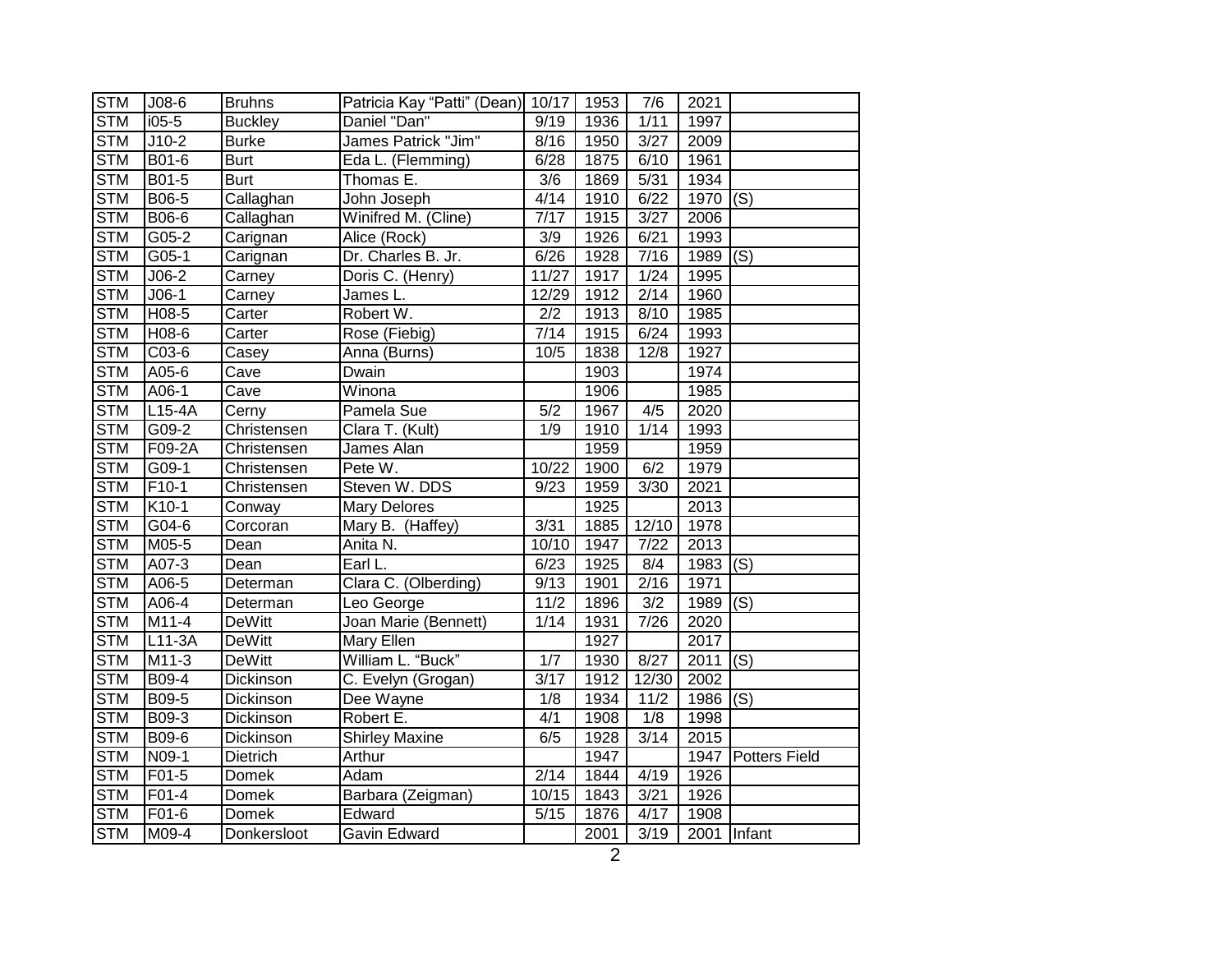| <b>STM</b> | M09-1   | Donkersloot  | Lyle Edward               | 11/12         | 1951 | 7/31             | $2005$ (S) |                   |
|------------|---------|--------------|---------------------------|---------------|------|------------------|------------|-------------------|
| <b>STM</b> | K08-4   | Doocy        | Gladys Kathleen (Helland) | 12/19         | 1935 | $\overline{3/8}$ | 2020       |                   |
| <b>STM</b> | A01-2   | Doran        | Glen J.                   | 5/4           | 1891 | 9/23             | 1967       | (S)               |
| <b>STM</b> | A01-3   | Doran        | Leone E.(Ewing)           | 1/4           | 1894 | 3/2              | 1994       |                   |
| <b>STM</b> | $CO7-3$ | Doudna       | Deloris A. (Eckerman)     | 8/4           | 1930 | $\sqrt{2/26}$    | 1994       |                   |
| <b>STM</b> | C07-2   | Doudna       | Donald Melvin             | 2/21          | 1922 | 10/5             | 1988       | (S)               |
| <b>STM</b> | F04-4   | Duffy        | Catherine (Crosby)        |               | 1850 | 3/4              | 1929       |                   |
| <b>STM</b> | F04-5   | Duffy        | Mike                      | 11/17         | 1846 | 9/15             | 1913       |                   |
| <b>STM</b> | $J10-1$ | Early        | Mary Jeanne               | 9/7           | 1939 | 6/18             | 1995       |                   |
| <b>STM</b> | $J11-1$ | Eckerman     | Harry                     | 5/18          | 1926 | 11/7             | 2016       | (S)               |
| <b>STM</b> | C07-4   | Eckerman     | Henry J.                  | 2/1           | 1888 | 12/9             | 1965       |                   |
| <b>STM</b> | $J11-2$ | Eckerman     | Lois Evelyn (Jordison)    | 8/16          | 1927 | 10/19            | 2016       |                   |
| <b>STM</b> | C07-1   | Eckerman     | Richard V.                | 4/4           | 1947 |                  | 1953       |                   |
| <b>STM</b> | $CO7-5$ | Eckerman     | Sayde S.                  |               | 1889 |                  | 1960       |                   |
| <b>STM</b> | F06-5   | Eddy         | Everett L.                | 5/28          | 1921 | 10/30            | 2011       | $\overline{S}(s)$ |
| <b>STM</b> | F06-6   | Eddy         | Glea M. (Kauffman)        | 7/8           | 1924 | 4/17             | 2005       |                   |
| <b>STM</b> | $J07-5$ | Eddy         | Jeffrey J. "Jeff"         | 5/25          | 1952 | 4/19             | 2002       |                   |
| <b>STM</b> | $JO7-6$ | Eddy         | Robert                    | 12/27         | 1955 | 9/25             |            | 2018 marker       |
| <b>STM</b> | M10-2   | Egan         | Diana (Gardener)          | 11/15         | 1938 | 1/21             | 2012       |                   |
| <b>STM</b> | M09-6   | Egan         | <b>John Patrick</b>       | 9/10          | 1962 | 4/18             | 2006       |                   |
| <b>STM</b> | M10-1   | Egan         | Raymond                   | $\sqrt{5/13}$ | 1933 | $\sqrt{2/25}$    | 2013       | $\overline{(S)}$  |
| <b>STM</b> | $C09-1$ | Eich         | Adam William              | 2/11          | 1922 | 11/18            | 1980       | (S)               |
| <b>STM</b> | C09-2   | Eich         | Lucille "Lucy"            | 11/14         | 1926 | 12/5             | 2006       |                   |
| <b>STM</b> | M11-5   | Eich         | William Dean "Bill"       | 1/7           | 1950 | 10/2             | 2015       |                   |
| <b>STM</b> | H04-1   | Eiselt       | Dr. Robert Otto           | 5/19          | 1903 | 2/25             | 1990       |                   |
| <b>STM</b> | H04-2   | Eiselt       | Margaret Madonna (Arend   | 8/22          | 1917 | 6/3              | 2002       |                   |
| <b>STM</b> | H09-6   | <b>Ellis</b> | Rose (Benzkofer)          | 1/11          | 1907 | 12/23            | 1991       |                   |
| <b>STM</b> | H09-5   | <b>Ellis</b> | <b>Willard Laverne</b>    | 10/6          | 1911 | 1/24             | 1998       |                   |
| <b>STM</b> | $i12-4$ | Engeltjes    | Mary Rose (Berns)         | 12/16         | 1948 | $\overline{1/3}$ | 2019       |                   |
| <b>STM</b> | E08-2   | Eral         | Albert R.                 | 11/25         | 1909 | 7/23             | 1988       |                   |
| <b>STM</b> | E08-6   | Eral         | Janet M.                  | 8/8           | 1952 | 9/13             | 2015       |                   |
| <b>STM</b> | E08-1   | Eral         | Jerome A.                 |               | 1953 |                  | 1957       |                   |
| <b>STM</b> | $M12-1$ | Eral         | Leland W.                 | 7/5           | 1937 | 1/7              | 2018       | (S)               |
| <b>STM</b> | E08-3   | Eral         | Margaret E. (Bibow)       | 2/19          | 1914 |                  | 1991       |                   |
| <b>STM</b> | H06-5   | Farmer       | Betty Jeanne (Meyer)      | 10/2          | 1924 | 4/13             | 2016       | (S)               |
| <b>STM</b> | H06-4   | Farmer       | Douglas Kent              | 5/11          | 1957 | 5/5              | 1982       |                   |
| <b>STM</b> | H06-6   | Farmer       | Kenneth Leroy Sr.         | 1/28          | 1923 | 5/29             | 2006       | (S)               |
| <b>STM</b> | B02-1   | Farr         | Ira H.                    | 2/10          | 1846 | 11/8             | 1913       | (S)               |
| <b>STM</b> | B02-2   | Farr         | Jenny (Swailes)           | 3/25          | 1848 | 11/16            | 1925       |                   |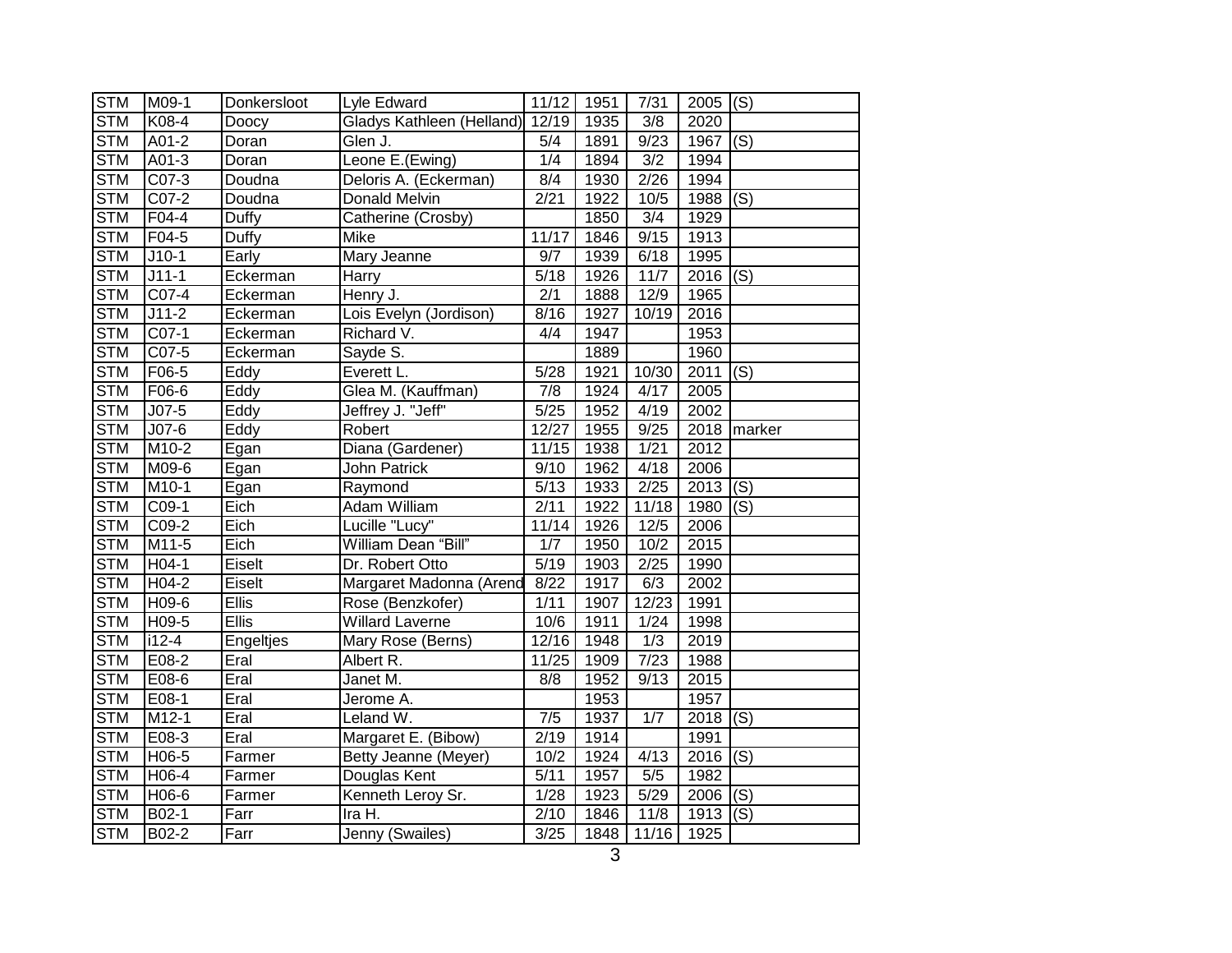| <b>STM</b> | G02-4         | Fee         | Edgar B.                | 12/11             | 1911 | 12/1              | 1997 (S) |                           |
|------------|---------------|-------------|-------------------------|-------------------|------|-------------------|----------|---------------------------|
| <b>STM</b> | G02-4A        | Fee         | Tarcisia (Snyder)       | 6/1               | 1913 | 12/1              | 1982     |                           |
| <b>STM</b> | H06-2         | Fisher      | Helen Maxine (Curry)    | 1/10              | 1928 | 11/19             | 2008     |                           |
| <b>STM</b> | H06-1         | Fisher      | John J.                 | 6/19              | 1925 | 12/30             | 1981     | (S)                       |
| <b>STM</b> | A03-6         | Fitzgibbons | Alonzo F.               | $\overline{7/3}$  | 1902 | 4/5               | 1969     | $\overline{(\mathsf{S})}$ |
| <b>STM</b> | A03-2         | Fitzgibbons | Ella (Wallace)          | 9/9               | 1866 | 9/22              | 1938     |                           |
| <b>STM</b> | A03-3         | Fitzgibbons | Joseph E.               | $1/21$            | 1895 | 8/17              | 1963     | $\overline{(\mathsf{S})}$ |
| <b>STM</b> | $C03-2$       | Fitzgibbons | Lawrence P.             | 6/26              | 1905 | 3/29              | 1908     |                           |
| <b>STM</b> | A03-5         | Fitzgibbons | Leo L.                  | 1/14              | 1892 | 10/27             | 1966     | (S)                       |
| <b>STM</b> | A03-1         | Fitzgibbons | Martin F.               | 3/31              | 1862 | 5/7               | 1945     |                           |
| <b>STM</b> | D02-1         | Fitzpatrick | Catherine A. (Joyce)    |                   | 1843 |                   | 1922     |                           |
| <b>STM</b> | D02-4         | Fitzpatrick | Frank Joseph            |                   | 1878 |                   | 1964     |                           |
| <b>STM</b> | D02-2         | Fitzpatrick | Peter                   | 6/11              | 1848 | 1/24              | 1920     |                           |
| <b>STM</b> | $D02-5$       | Fitzpatrick | Sophia                  |                   | 1895 |                   | 1969     |                           |
| <b>STM</b> | G02-6         | Flemming    | Edna                    |                   | 1915 |                   | 1995     |                           |
| <b>STM</b> | B01-1         | Flemming    | <b>Francis Gordon</b>   | 12/2              | 1909 | $\sqrt{2/23}$     | 1911     |                           |
| <b>STM</b> | $B01-2$       | Flemming    | George M.               | $\overline{3/5}$  | 1882 | 12/1              | 1910     |                           |
| <b>STM</b> | B01-3         | Flemming    | Peter                   |                   | 1839 |                   | 1909     | (S)                       |
| <b>STM</b> | $G02-5$       | Flemming    | Robert                  | 5/23              | 1913 | 11/24             | 1998     | (S)                       |
| <b>STM</b> | $B01-4$       | Flemming    | Rose (Stuber)           | $\overline{2/1}$  | 1840 | $\sqrt{2/12}$     | 1928     |                           |
| <b>STM</b> | $G$ 06-1      | Franck      | Clifford F.             |                   | 1908 |                   | 1975     |                           |
| <b>STM</b> | B04-2         | Fricke      | Agnes (Feger)           | 1/21              | 1858 | 10/2              | 1938     |                           |
| <b>STM</b> | B04-5         | Fricke      | Anthony                 | 12/25             | 1891 | 10/13             | 1918     | (S)                       |
| <b>STM</b> | B04-4         | Fricke      | Eda Elsie               |                   | 1898 |                   | 1968     |                           |
| <b>STM</b> | B04-3         | Fricke      | Joseph                  |                   | 1898 |                   | 1983     |                           |
| <b>STM</b> | B04-1         | Fricke      | William                 | 9/26              | 1861 | 1/1               | 1916     |                           |
| <b>STM</b> | B04-6         | Fricke      | William C.              | $\overline{5/25}$ | 1901 | $\overline{5/26}$ | 1966     | $\overline{(\mathsf{S})}$ |
| <b>STM</b> | H07-1         | Frost       | Elton Loren             | 3/8               | 1923 | 3/22              | 1989     | (S)                       |
| <b>STM</b> | $J08-3$       | Fuentez     | Isidor Paul "Chief"     | 8/24              | 1938 | 9/18              | 1994     | (S)                       |
| <b>STM</b> | $J08-4$       | Fuentez     | Willa Dean (Staatz)     | 1/29              | 1942 | 1/13              | 1999     |                           |
| <b>STM</b> | H05-5         | Gamble      | Alan Paul               | 7/10              | 1955 | 11/17             | 1990     |                           |
| <b>STM</b> | H05-4         | Gamble      | Helen Marie (Fishburn)  | 10/2              | 1924 | 6/19              | 2013     |                           |
| <b>STM</b> | <b>H05-4A</b> | Gamble      | John Mark               | 10/25             | 1951 | 9/17              | 2009     |                           |
| <b>STM</b> | H05-3         | Gamble      | Russell R.              | 1/18              | 1920 | 10/8              | 1988     |                           |
| <b>STM</b> | E07-3         | Garvey      | Clifford John           | 6/13              | 1941 | 6/10              | 2014     |                           |
| <b>STM</b> | $J04-4$       | Gentry      | Stephen B.              | 8/23              | 1942 | 3/7               | 2005     | (S)                       |
| <b>STM</b> | $i12-2$       | Godbold     | Darlene M. (Schumacher) | 9/20              | 1933 | 1/24              | 2018     |                           |
| <b>STM</b> | $i12-1$       | Godbold     | Jerry Paul              | 9/19              | 1930 | 10/14             | 2017     | (S)                       |
| <b>STM</b> | $108 - 1$     | Goetsch     | Robert A.               | 10/9              | 1940 | $\overline{1/2}$  | 2006     |                           |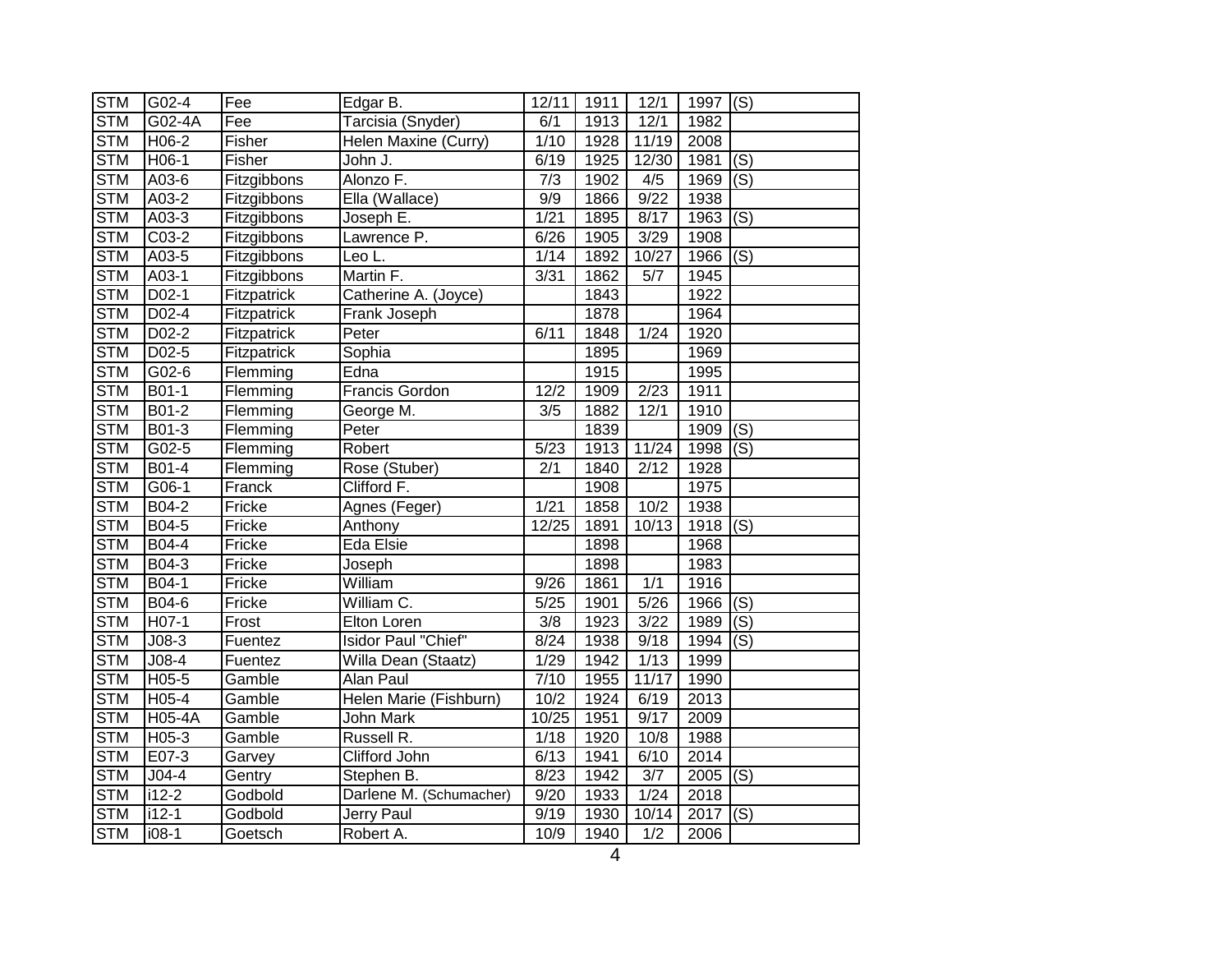| <b>STM</b> | A09-1                | Graeber    | Avis M. (Hoben)          | 4/1               | 1912 | 11/19            | 1988 |          |
|------------|----------------------|------------|--------------------------|-------------------|------|------------------|------|----------|
| <b>STM</b> | A08-6                | Graeber    | Lester E.                | 8/24              | 1909 | 6/5              | 1995 |          |
| <b>STM</b> | A08-6A               | Graeber    | Michael Edward           | 2/21              | 1939 | 1/26             | 1998 | (S)      |
| <b>STM</b> | B06-3                | Graff      | Genevieve (Ricker)       | 6/27              | 1903 | 12/13            | 1960 |          |
| <b>STM</b> | B06-2                | Graff      | Joseph                   | 12/17             | 1900 | 11/21            | 1981 |          |
| <b>STM</b> | B06-1                | Graff      | Quentin W.               | 8/27              | 1927 | 11/5             | 1956 |          |
| <b>STM</b> | G07-3                | Gronstal   | Joseph H. "Joe"          | 12/18             | 1918 | 5/19             | 1995 |          |
| <b>STM</b> | G07-4                | Gronstal   | Ruth C. (Pilling)        | 9/30              | 1919 | 7/20             | 1983 |          |
| <b>STM</b> | H09-3                | Gross      | John F.                  | 3/12              | 1919 | 7/26             | 2006 |          |
| <b>STM</b> | H09-4                | Gross      | Marjorie (Wiese)         | 1/10              | 1916 | 6/16             | 2003 |          |
| <b>STM</b> | D07-5                | Guritz     | <b>Arthur William</b>    | 12/30             | 1920 | 9/10             | 1992 | (S)      |
| <b>STM</b> | D07-5A               | Guritz     | James M.                 | 9/2               | 1954 | 11/4             | 1999 |          |
| <b>STM</b> | D07-6                | Guritz     | Jeanne Marjorie (Peters) | 3/31              | 1925 | 9/25             | 2008 |          |
| <b>STM</b> | D07-4                | Guritz     | Rita Jane                | 6/21              | 1952 | 4/18             | 2002 |          |
| <b>STM</b> | C04-3                | Guthrie    | Alice G.                 | 11/8              | 1900 | 10/22            | 1995 |          |
| <b>STM</b> | $C04-2$              | Guthrie    | Clement                  | 5/25              | 1876 | 8/26             | 1957 |          |
| <b>STM</b> | $CO4-4$              | Guthrie    | Esther R.                | 6/23              | 1903 | 8/21             | 1996 |          |
| <b>STM</b> | $CO4-1$              | Guthrie    | Marie (Eberley)          | 7/2               | 1874 | 7/29             | 1921 |          |
| <b>STM</b> | $L11-2$              | Hansen     | Donna (Bierstedt)        | 10/11             | 1951 | 2/14             | 2016 |          |
| <b>STM</b> | $L11-1$              | Hansen     | Ronald Eugene            | 10/19             | 1950 | $\overline{7/6}$ | 2016 |          |
| <b>STM</b> | $i03-4$              | Happe      | Alyce R.                 | $\overline{7/7}$  | 1925 | 2/28             | 2000 |          |
| <b>STM</b> | D05-5                | Happe      | Eleanor (Stanton)        | 1/10              | 1911 | 1/24             | 1933 |          |
| <b>STM</b> | D05-3                | Happe      | Frank J.                 | 4/18              | 1879 |                  | 1969 |          |
| <b>STM</b> | D05-2                | Happe      | Isabelle                 |                   | 1918 |                  | 1918 | no stone |
| <b>STM</b> | $\overline{103} - 2$ | Happe      | Jessie F. (Poyzer)       | 2/25              | 1904 | 9/12             | 1990 |          |
| <b>STM</b> | A04-2                | Happe      | John                     | 12/21             | 1882 | 11/24            | 1975 |          |
| <b>STM</b> | $i03-1$              | Happe      | Leo H.                   | 10/15             | 1908 | 11/25            | 1995 |          |
| <b>STM</b> | B03-1                | Happe      | Leona                    |                   | 1913 |                  | 1913 |          |
| <b>STM</b> | B03-3                | Happe      | Leroy L.                 | 5/5               | 1917 | 2/3              | 1931 |          |
| <b>STM</b> | A04-1                | Happe      | Mae H.                   | 2/14              | 1882 | 1/17             | 1949 |          |
| <b>STM</b> | D05-4                | Happe      | Mary K. (Olberding)      | 2/1               | 1886 | 7/27             | 1968 |          |
| <b>STM</b> | <b>B03-6A</b>        | Happe      | Peter William            |                   | 1872 |                  | 1948 | no stone |
| <b>STM</b> | B03-2                | Happe      | Regina                   |                   | 1920 |                  | 1923 |          |
| <b>STM</b> | D05-6                | Happe      | Velma Francis            | 3/8               | 1916 | 5/22             | 1996 |          |
| <b>STM</b> | F07-3                | Hardman    | Alice Virginia           | $\overline{7/28}$ | 1936 | 3/26             | 1937 |          |
| <b>STM</b> | K07-4                | Hassebroek | Dale L.                  | 6/3               | 1935 | 1/4              | 2012 |          |
| <b>STM</b> | K07-6                | Hatting    | Ambrose H.               | 6/1               | 1939 | 8/4              | 2003 |          |
| <b>STM</b> | $P12-1$              | Hawn       | Michael                  | 4/29              | 1943 | 9/11             | 2019 | (S)      |
| <b>STM</b> | G01-3                | Heitzig    | Thomas "Tom"             | 12/9              | 1936 | 7/27             | 2000 |          |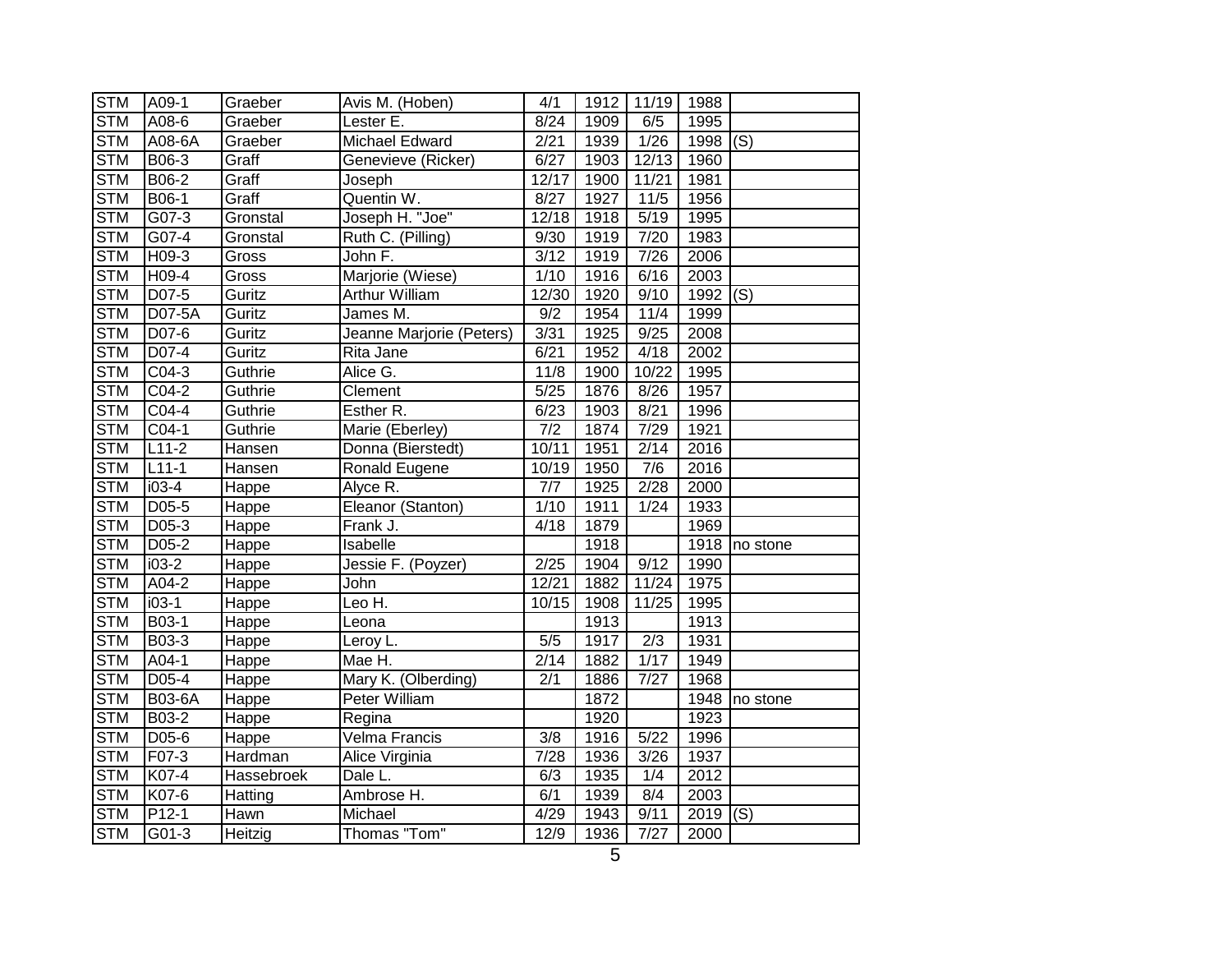| <b>STM</b> | E07-6     | Hemenway           | Harper R.              |                   | 1904 |                  | 1955 |                           |
|------------|-----------|--------------------|------------------------|-------------------|------|------------------|------|---------------------------|
| <b>STM</b> | E07-5     | Hemenway           | Lillian M. (Bibow)     | 1/4               | 1908 | $\overline{3/2}$ | 1956 |                           |
| <b>STM</b> | K12-6     | Hendrickson        | John Martin            | 6/26              | 1957 |                  | 2018 |                           |
| <b>STM</b> | $M11-1$   | Hentges            | Jerome Francis "Jerry" | 10/1              | 1951 | 12/22            | 2010 |                           |
| <b>STM</b> | B03-4     | Hippie             | Mary (O'Hern)          | 3/11              | 1865 | 2/21             | 1918 |                           |
| <b>STM</b> | H06-3     | <b>Hollis</b>      | Beverly Jo             | 9/7               | 1943 | 10/3             | 2006 |                           |
| <b>STM</b> | G08-4     | Holt               | Mary E. (Baldwin)      | 3/8               | 1913 | 9/8              | 2009 | (S)                       |
| <b>STM</b> | $G08-3$   | <b>Holt</b>        | Thomas S.              | 12/21             | 1909 | 2/21             | 1977 | $\overline{(\mathsf{S})}$ |
| <b>STM</b> | E09-6     | Hoss               | Alice F.I.             | 6/11              | 1919 | 2/2              | 2003 |                           |
| <b>STM</b> | F09-5     | <b>Hoss</b>        | Doris Augusta (Chase)  | 8/3               | 1927 | 11/19            | 2000 |                           |
| <b>STM</b> | E09-5     | <b>Hoss</b>        | Francis J.             |                   | 1909 |                  | 1985 |                           |
| <b>STM</b> | F09-3A    | Hoss               | Gregory                |                   | 1961 | 7/23             | 1961 |                           |
| <b>STM</b> | F09-6     | Hoss               | Joseph "Joe"           | 5/24              | 1916 | 8/29             | 1984 |                           |
| <b>STM</b> | G09-6     | $\overline{H}$ oss | Ranee L. (Thompson)    | 3/17              | 1949 | 1/28             | 2001 | no stone                  |
| <b>STM</b> | G09-5     | Hoss               | Richard John           | 2/15              | 1945 | 12/10            | 1987 | (S)                       |
| <b>STM</b> | F09-4     | Hoss               | <b>Vincent Martin</b>  | 3/16              | 1946 | $\overline{1/3}$ | 1984 | (S)                       |
| <b>STM</b> | $L11-3$   | <b>Howe</b>        | Robert                 |                   | 1919 |                  | 2015 |                           |
| <b>STM</b> | $N12-3$   | Hungerford         | Donald M.              | 12/22             | 1942 | 1/27             | 2020 |                           |
| <b>STM</b> | $102 - 5$ | Hurney             | Charles                |                   | 1925 |                  | 2019 |                           |
| <b>STM</b> | $102 - 6$ | Hurney             | Rozanne (Smith)        | 3/26              | 1934 | 2/28             | 1995 |                           |
| <b>STM</b> | $J$ 08-1  | Husen              | Earl William           | 11.12             | 1926 | 7/11             | 1999 | $\overline{(S)}$          |
| <b>STM</b> | $J08-2$   | Husen              | Marjorie R. (Luken)    | 5/20              | 1927 | 10/17            | 2018 |                           |
| <b>STM</b> | i06-6     | James              | Sunny Renae            | 2/19              | 1970 | 7/9              | 1988 |                           |
| <b>STM</b> | A02-1     | Jewett             | Orrin                  |                   | 1902 |                  | 1931 | (S) marker                |
| <b>STM</b> | L11-6A    | Johnson            | Christopher            | 12/14             | 1972 | 8/29             | 2015 |                           |
| <b>STM</b> | $G12-2$   | Johnson            | Dennis Robert "Denny"  | $\overline{3/18}$ | 1948 | 11/13            | 2019 |                           |
| <b>STM</b> | $CO2-5$   | Johnson            | Edna                   |                   |      |                  |      | No stone                  |
| <b>STM</b> | C02-6     | Johnson            | Eva Rosella (Sangl)    | 9/23              | 1863 | 10/26            | 1931 | no stone                  |
| <b>STM</b> | $L11-6$   | Johnson            | James R.               |                   | 1937 |                  | 2005 |                           |
| <b>STM</b> | $J11-5$   | Johnson            | Kathleen               | $\overline{3/17}$ | 1945 | $\overline{3/4}$ | 2019 |                           |
| <b>STM</b> | C02-4     | Johnson            | Nettie (Swailes)       | 11/11             | 1861 | 1/3              | 1905 |                           |
| <b>STM</b> | H04-3     | Kaess              | Jerome Stanley "Jerry" | 6/9               | 1946 | 1/27             | 2021 | No stone                  |
| <b>STM</b> | A08-4     | Kannenberg         | Fred W.                |                   | 1906 |                  | 1990 |                           |
| <b>STM</b> | A08-3     | Kannenberg         | Mary Irene             | 1/2               | 1949 | 9/10             | 1992 |                           |
| <b>STM</b> | A08-5     | Kannenberg         | Rosamond F.            |                   | 1908 |                  | 1990 |                           |
| <b>STM</b> | G09-4     | Karl               | Connie J. (Simpson)    | 10/13             | 1948 | 10/14            | 2012 |                           |
| <b>STM</b> | G09-3     | Karl               | <b>Darrell Edward</b>  | 5/12              | 1947 | 4/26             | 1985 | (S)                       |
| <b>STM</b> | G04-1     | Karl               | Thomas F.              |                   | 1916 |                  | 1979 |                           |
| <b>STM</b> | G04-2     | Karl               | Vera F.                | 6/14              | 1920 | 9/7              | 1995 |                           |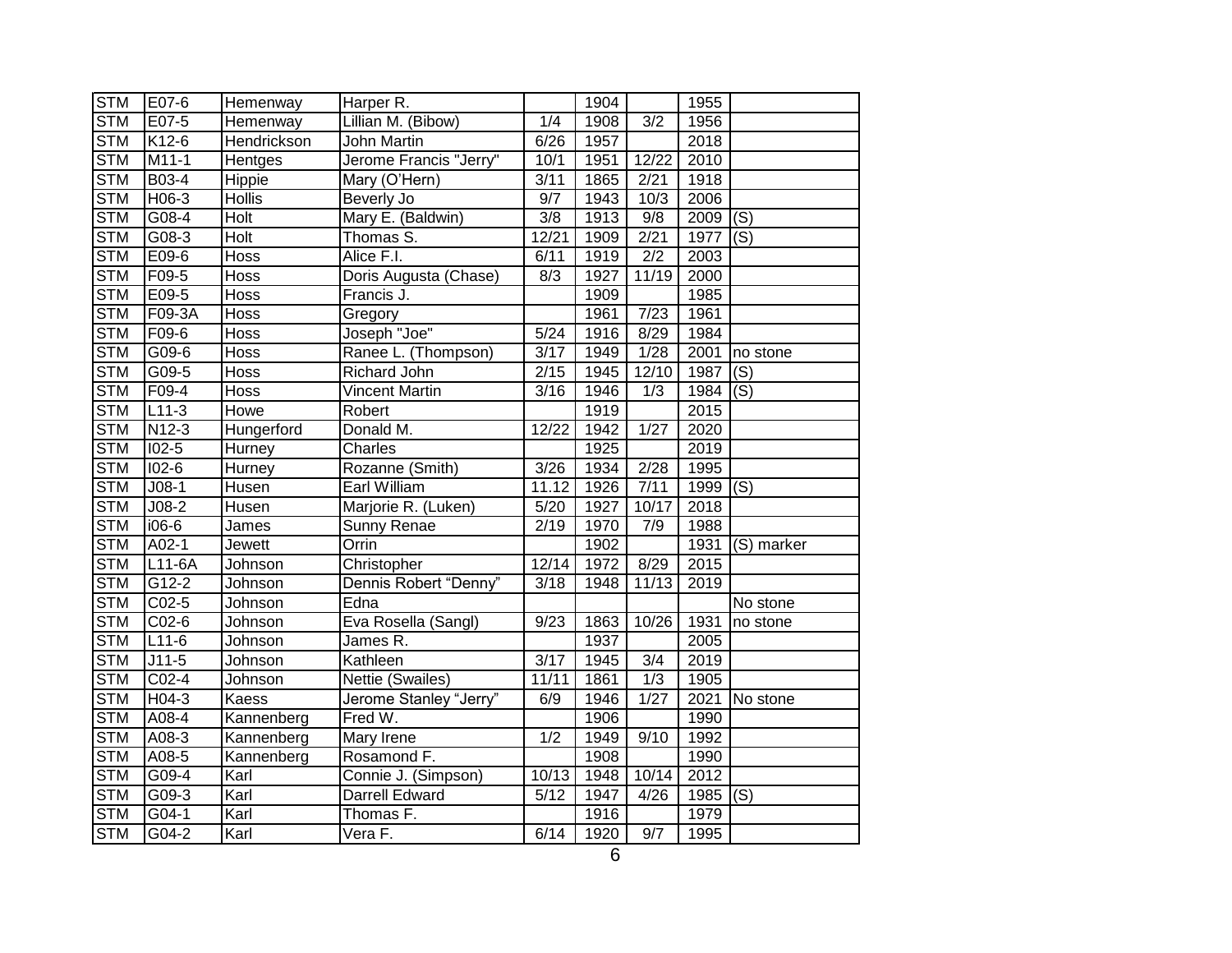| <b>STM</b> | A07-6        | Kathman           | Avonne E. (Schroeder)     | 12/26             | 1919 | 7/29             | 2001        |                           |
|------------|--------------|-------------------|---------------------------|-------------------|------|------------------|-------------|---------------------------|
| <b>STM</b> | A07-5        | Kathman           | Romaine F.                | 2/19              | 1916 | 1/23             | 1999        |                           |
| <b>STM</b> | H09-1        | Kelly             | <b>Patrick Devere</b>     | 3/17              | 1920 | 4/7              | 1988        | (S)                       |
| <b>STM</b> | M08-5        | Kettner           | Robert H.                 | 2/12              | 1935 | 6/12             | 2015        |                           |
| <b>STM</b> | $J04-2$      | $\overline{King}$ | Hildegard                 | $\sqrt{5/13}$     | 1917 | 1/31             | 2000        |                           |
| <b>STM</b> | $J04-1$      | King              | Joseph Ross               | 5/25              | 1919 | 9/27             | 2002        |                           |
| <b>STM</b> | $L10-4$      | Kirschbaum        | Carol Marie (Kamp)        | $\frac{1}{2}$ /19 | 1929 | 8/29             | 2020        |                           |
| <b>STM</b> | $L10-3$      | Kirschbaum        | Robert F. Sr.             | $\sqrt{2/16}$     | 1928 | 11/26            | 2011        | (S)                       |
| <b>STM</b> | F09-1        | Kizer             | James Patrick             | 1/24              | 1950 | 1/26             | 1950        |                           |
| <b>STM</b> | A08-1        | Kleigl            | Owen Richard              | 10/27             | 1921 | 10/6             | 2019        | (S)                       |
| <b>STM</b> | A08-2        | Kliegl            | Dolores M. (Schonberger)  | $\frac{3}{21}$    | 1920 | 10/16            | 1987        |                           |
| <b>STM</b> | G04-4        | Kollasch          | Bernard M.                | 10/29             | 1920 | 12/8             | 1976        |                           |
| <b>STM</b> | $G04-5$      | Kollasch          | Cecelia Margaret (Heller) | 7/14              | 1922 | 3/30             | 2011        |                           |
| <b>STM</b> | $H12-1$      | Korwes            | Gilbert                   | 6/8               | 1930 | 12/18            | 2020        | $\overline{(\mathsf{S})}$ |
| <b>STM</b> | C05-3        | Kuhn              | Anna                      |                   | 1884 |                  | 1958        |                           |
| <b>STM</b> | $D01-6$      | Kuhn              | Francis L.                |                   | 1896 |                  | 1971        | (S)                       |
| <b>STM</b> | B05-5        | Kuhn              | George C.                 |                   | 1909 |                  | 1978        |                           |
| <b>STM</b> | B05-6        | Kuhn              | Hazel A. (Brown)          | 4/15              | 1899 | 4/24             | 1989        |                           |
| <b>STM</b> | $D01-4$      | Kuhn              | J.G.                      | 5/30              | 1871 | 10/7             | 1900        |                           |
| <b>STM</b> | $E01-2$      | Kuhn              | <b>John Phillip</b>       | 9/16              | 1841 | 10/14            | 1932        |                           |
| <b>STM</b> | $E01-6$      | <b>Kuhn</b>       | Kenneth                   |                   | 1910 |                  |             | 1910 Infant twin          |
| <b>STM</b> | <b>B05-4</b> | Kuhn              | Kenneth Ed                |                   | 1912 |                  | 1965        |                           |
| <b>STM</b> | $C05-1$      | Kuhn              | Lewis M.                  | 11/23             | 1884 | 11/2             | 1949        |                           |
| <b>STM</b> | C05-2        | Kuhn              | Loretta A. (Casey)        | 2/7               | 1880 | 8/27             | 1941        |                           |
| <b>STM</b> | $E01-5$      | Kuhn              | Mary                      |                   | 1910 |                  | 1910        | Infant twin               |
| <b>STM</b> | E01-3        | Kuhn              | Mary Ann (Speilman)       | 9/26              | 1845 | 2/11             | 1924        |                           |
| <b>STM</b> | $E01-1$      | Kuhn              | Philip O.                 | 9/21              | 1880 | 3/19             | 1907        |                           |
| <b>STM</b> | E01-4        | Kuhn              | George A.                 |                   | 1884 |                  | 1922        |                           |
| <b>STM</b> | A05-3        | La Fontaine       | Johanna (Christensen)     | 8/15              | 1896 | $\overline{2/2}$ | 1992        |                           |
| <b>STM</b> | A05-2        | La Fontaine       | Leo P.                    | 9/7               | 1891 | 11/29            | 1971        |                           |
| <b>STM</b> | B07-3        | Lambert           | Eloise Josephine          | 11/12             | 1913 | 12/1             | 2011        |                           |
| <b>STM</b> | B07-1        | Lambert           | J.S. Roy                  | 2/16              | 1886 | 5/29             | 1957        |                           |
| <b>STM</b> | B07-2        | Lambert           | Josephine (Berg)          | 4/20              | 1891 | 12/13            | 1981        |                           |
| <b>STM</b> | $i09-3$      | Lampe             | Norbert Edward            | 5/29              | 1923 | 1/4              | 1990 $ (S)$ |                           |
| <b>STM</b> | $i09-4$      | Lampe             | Phyllis Verginia (Murphy) | 1/10              | 1926 | 7/22             | 2015        |                           |
| <b>STM</b> | B02-6        | Lindsay           | Juan D.                   | 6/20              | 1902 | 10/24            | 1974        | no stone                  |
| <b>STM</b> | F07-4        | Lindstrom         | Frances H.                | 10/17             | 1889 |                  | 1980        |                           |
| <b>STM</b> | F07-5        | Lindstrom         | Otto K.                   |                   | 1885 |                  | 1962        |                           |
| <b>STM</b> | G08-2        | Longman           | Anne Frances (Chenvoth)   |                   | 1911 |                  | 2004        |                           |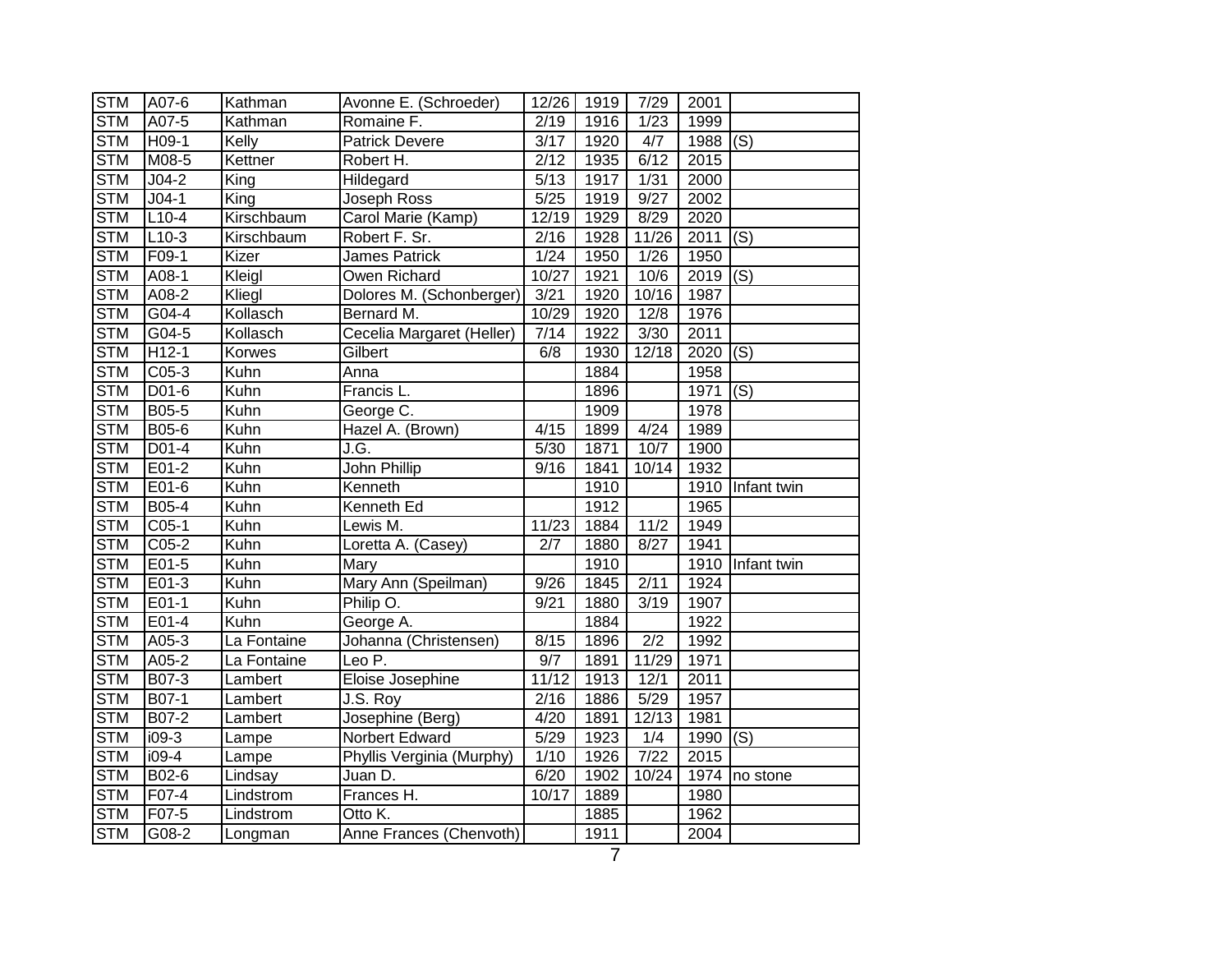| <b>STM</b> | G08-1    | Longman         | Todd F.C.                       |                | 1909 |       | 1980 $ (S)$ |                           |
|------------|----------|-----------------|---------------------------------|----------------|------|-------|-------------|---------------------------|
| <b>STM</b> | $J03-4$  | Longmore        | Beverly J. (Karl)               | 1/4            | 1942 | 4/20  | 2015        |                           |
| <b>STM</b> | K07-3    | Loos            | Helen E. (Happe)                | $\frac{1}{23}$ | 1920 | 9/8   | 2014        |                           |
| <b>STM</b> | K07-2    | Loos            | William                         | 11/12          | 1914 | 9/7   | 2003        | $\overline{(\mathsf{S})}$ |
| <b>STM</b> | D06-1    | Loudermilk      | Gilber Ern                      | 8/4            | 1912 | 6/18  | 1947        | $\overline{(\mathsf{S})}$ |
| <b>STM</b> | G03-5    | Lynn            | Charles Eugene "Chuck"          | 10/12          | 1915 | 12/3  | 2003        |                           |
| <b>STM</b> | G03-6    | Lynn            | Lois E. (Rolle)                 | 8/28           | 1921 | 10/28 | 2013        |                           |
| <b>STM</b> | $G$ 03-4 | Lynn            | Thomas John                     | 11/25          | 1944 | 12/12 | 1992        | (S)                       |
| <b>STM</b> | C09-6    | Majerus         | George Henry                    | 7/27           | 1921 | 3/10  | 1988        |                           |
| <b>STM</b> | C06-6    | Majerus         | Lena (Johansman)                | 2/7            | 1892 | 12/31 | 1974        |                           |
| <b>STM</b> | C08-2    | Majerus         | Margaret M (Wirtz)              | 10/10          | 1912 |       | 1982        |                           |
| <b>STM</b> | C06-5    | Majerus         | Nicholas                        | 9/12           | 1890 | 3/1   | 1967        |                           |
| <b>STM</b> | C08-1    | Majerus         | Peter John                      | 4/5            | 1913 | 4/11  | 1953        |                           |
| <b>STM</b> | C09-6A   | Majerus-Siefkin | Darlene M.                      |                | 1932 |       | 2016        |                           |
| <b>STM</b> | E06-5    | Malmgren        | Alice L. (Rumbarger)            | 8/17           | 1883 | 12/10 | 1975        |                           |
| <b>STM</b> | E06-4    | Malmgren        | Carl A.                         | 11/10          | 1880 | 11/7  | 1965        |                           |
| <b>STM</b> | E06-1    | Malmgren        | Lucille                         | 10/21          | 1915 |       | 1928        |                           |
| <b>STM</b> | E06-2    | Malmgren        | Margaret (Kuhn) "Mary"          |                | 1876 |       | 1926        |                           |
| <b>STM</b> | E06-3    | Malmgren        | Olive (Goering)                 |                | 1918 |       | 1948        |                           |
| <b>STM</b> | $G05-3$  | Malone          | <b>Bernetta Grace (McElroy)</b> | 8/6            | 1919 | 12/16 | 1994        |                           |
| <b>STM</b> | $A05-1$  | Marco           | Gertrude E. (Dempsey)           | 10/18          | 1909 |       | 1993        |                           |
| <b>STM</b> | A04-6    | Marco           | Joseph E.                       | 1/30           | 1897 |       | 1966        |                           |
| <b>STM</b> | $i03-5$  | Martin          | Richard S.                      | 2/6            | 1923 | 5/9   | 2011        | (S)                       |
| <b>STM</b> | B08-1    | Mayer           | Carl W.                         |                | 1889 |       | 1960        |                           |
| <b>STM</b> | B08-5    | Mayer           | Dorothy E.                      | 7/2            | 1921 | 3/27  | 2006        |                           |
| <b>STM</b> | B08-4    | Mayer           | James R.                        | 10/6           | 1943 | 4/19  | 1989        |                           |
| <b>STM</b> | B08-3    | Mayer           | John Herbert                    | 12/18          | 1917 | 10/30 | 1975        | (S)                       |
| <b>STM</b> | B08-2    | Mayer           | Tillie A. (Wagner)              |                | 1891 |       | 1985        |                           |
| <b>STM</b> | F09-1A   | Mayou           | Dennis M.                       |                | 1951 |       | 1951        |                           |
| <b>STM</b> | $D08-4$  | McBreen         | James Robert                    | 3/31           | 1925 | 12/12 | 1985        | $\overline{(\mathsf{S})}$ |
| <b>STM</b> | D08-5    | McBreen         | Karoline A.                     |                | 1928 |       | 1991        |                           |
| <b>STM</b> | C08-5    | McBreen         | Margaret H.                     |                | 1928 |       | 1965        |                           |
| <b>STM</b> | $C08-4$  | McBreen         | <b>William Francis</b>          | 4/19           | 1927 | 9/29  | 1969        | (S)                       |
| <b>STM</b> | N09-2    | McCarthy        | Patrick                         |                | 1848 |       | 1902        | <b>Potters Field</b>      |
| <b>STM</b> | H03-5    | McClurg         | Duard L.                        | 4/29           | 1908 | 12/2  | 1980        |                           |
| <b>STM</b> | H03-1    | McClurg         | <b>Edward Carlyle "Ed"</b>      | 11/20          | 1936 | 12/30 | 2008        | (S)                       |
| <b>STM</b> | H03-6    | McClurg         | Evelyn Margaret (Kuhn)          | 8/13           | 1914 | 11/1  | 2005        |                           |
| <b>STM</b> | H03-2    | McClurg         | Karen Marie (Moritz)            | 9/17           | 1940 | 10/8  | 1995        |                           |
| <b>STM</b> | K11-2    | McCoy           | Mark L.                         | 12/31          | 1968 | 5/15  | 2014        |                           |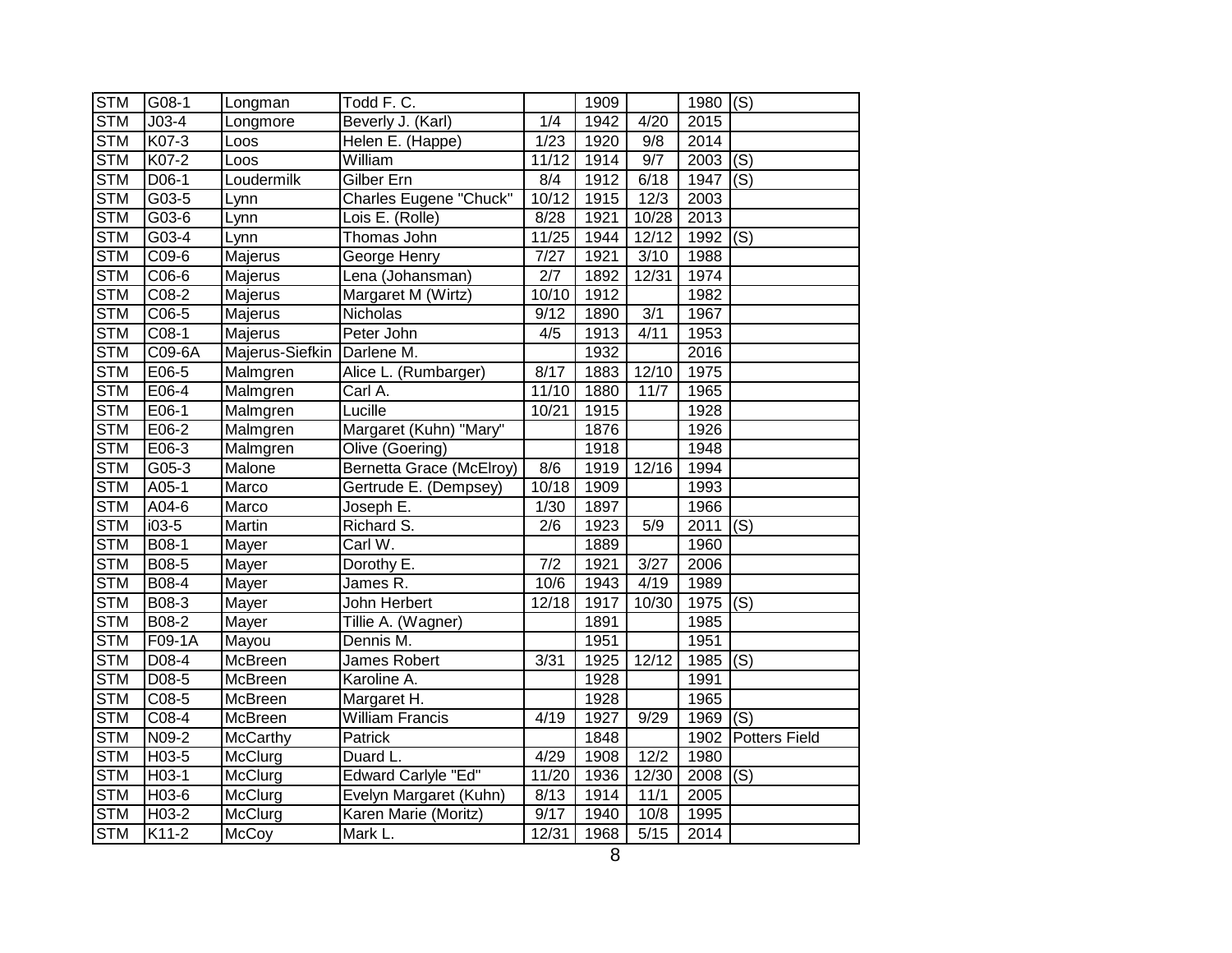| <b>STM</b> | i07-5              | McHugh          | David L.              | 2/16              | 1924 | 11/14 | $\sqrt{1991}$ (S) |                           |
|------------|--------------------|-----------------|-----------------------|-------------------|------|-------|-------------------|---------------------------|
| <b>STM</b> | $i07-6$            | McHugh          | Rita Marie (Vicarius) | 6/7               | 1925 | 11/19 | 2009              |                           |
| <b>STM</b> | D09-3              | Merchant        | Kenneth Ray "Q-Ball"  | 11/12             | 1923 | 2/14  | 1994              |                           |
| <b>STM</b> | i10-2              | Mier            | <b>Elliot Thomas</b>  | 3/27              | 2012 | 6/10  | 2017              |                           |
| <b>STM</b> | $i10-1$            | Mier            | Travis Jon            | 5/7               | 1969 | 6/10  | 2017              |                           |
| <b>STM</b> | $i15-3$            | Milberger       | Robert D.             | 2/6               | 1929 | 8/17  | 2020              | (S)                       |
| <b>STM</b> | K10-4              | <b>Milfs</b>    | Ronald C.             | 8/31              | 1944 | 5/26  | 2014              | (S)                       |
| <b>STM</b> | $C01-4$            | <b>Miller</b>   | Anna Marie            | 10/24             | 1918 | 4/30  | 1979              |                           |
| <b>STM</b> | $J05-4$            | Miller          | Bette Jo (Behrendsen) | 12/3              | 1925 | 9/15  | 2021              |                           |
| <b>STM</b> | $CO1-3$            | Miller          | Charles E             | 11/27             | 1915 | 10/31 | 1975              |                           |
| <b>STM</b> | $J05-3$            | Miller          | <b>Orland Carl</b>    | 12/30             | 1923 | 10/23 | 1995              | (S)                       |
| <b>STM</b> | D03-1A             | Mills           | Barbara L. (Dean)     | 3/5               | 1947 | 12/27 | 2015              |                           |
| <b>STM</b> | D03-1              | <b>Mills</b>    | Donald L.             | 11/14             | 1945 | 12/25 | 2015              |                           |
| <b>STM</b> | D03-1B             | <b>Mills</b>    | Johnathan             | 11/18             | 1968 | 4/23  | 2020              | No stone                  |
| <b>STM</b> | G10-2              | Minard          | Keith S.              | 1/25              | 1927 | 2/23  | 2004              | (S)                       |
| <b>STM</b> | G10-2A             | Minard          | Mary Lou (Palmer)     | 5/17              | 1930 | 8/22  | 2008              |                           |
| <b>STM</b> | $H02-5$            | <b>Mitchell</b> | Dean W.               | 7/26              | 1939 | 3/10  | 2017              | $\overline{(\mathsf{S})}$ |
| <b>STM</b> | H02-4              | Mitchell        | Helen K.              |                   | 1918 |       | 1989              |                           |
| <b>STM</b> | $H02-5$            | Mitchell        | Kathryn M.            |                   | 1941 |       | 1987              |                           |
| <b>STM</b> | $H02-3$            | Mitchell        | <b>Wallace Henry</b>  | 3/19              | 1915 | 2/22  | 1989              |                           |
| <b>STM</b> | $D03-2$            | Moeller         | Lucille (Smith)       | 11/5              | 1903 | 11/3  | 1981              |                           |
| <b>STM</b> | $\overline{J12-5}$ | Momsen          | Evelyn R. (Duling)    | 9/5               | 1931 | 8/26  | 2015              |                           |
| <b>STM</b> | $J12-6$            | Momsen          | Harold E. "Butch"     | $\overline{5/25}$ | 1929 | 3/8   | 2017              | (S)                       |
| <b>STM</b> | B03-6              | Mueggenberg     | Gregory               | 10/1              | 1930 | 1/16  | 1931              |                           |
| <b>STM</b> | $JO7-1$            | Mullin          | Andrew William "Drew" | 4/30              | 1965 | 4/17  | 1994              |                           |
| <b>STM</b> | $G10-5$            | Mullin          | Helen V.              | 10/30             | 1943 | 8/22  | 2021              |                           |
| <b>STM</b> | $G07-5$            | Mullin          | Joseph E. "Joe"       | 12/16             | 1906 | 12/29 | 1995              |                           |
| <b>STM</b> | $G07-6$            | Mullin          | Katherine M.          | 9/22              | 1906 |       | 1978              |                           |
| <b>STM</b> | $\overline{AO1-1}$ | Mullin          | Katherine Margaret    | $\overline{2/8}$  | 1938 | 8/3   | 2012              |                           |
| <b>STM</b> | $D09-2$            | Mullinix        | Helen L.              |                   | 1925 |       | 1978              |                           |
| <b>STM</b> | D09-1              | <b>Mullinix</b> | Robert A.             | 12/31             | 1921 | 8/24  | 1993              | (S)                       |
| <b>STM</b> | C03-4              | Munsey          | Don                   |                   | 1915 |       | 1915              | no stone                  |
| <b>STM</b> | $i07-1$            | <b>Myers</b>    | Robert A.             | 11/29             | 1951 | 5/11  | 2003              |                           |
| <b>STM</b> | A02-4              | <b>Naber</b>    | Delores E. (Bunkers)  | 1/13              | 1916 | 1/3   | 1995              |                           |
| <b>STM</b> | N09-3              | Naber           | John                  |                   | 1923 |       |                   | 1923 Potters Field        |
| <b>STM</b> | $A02-6$            | Naber           | Kathleen A.           | $\frac{3}{24}$    | 1942 | 11/4  | 1944              |                           |
| <b>STM</b> | A04-4              | Naber           | Richard H.            | 3/30              | 1892 | 12/13 | 1960              |                           |
| <b>STM</b> | A02-5              | Naber           | Richard John          | 10/9              | 1945 | 8/18  | 1968              | (S)                       |
| <b>STM</b> | A02-3              | Naber           | Roman Leo             | 6/28              | 1917 | 7/29  | 2002              |                           |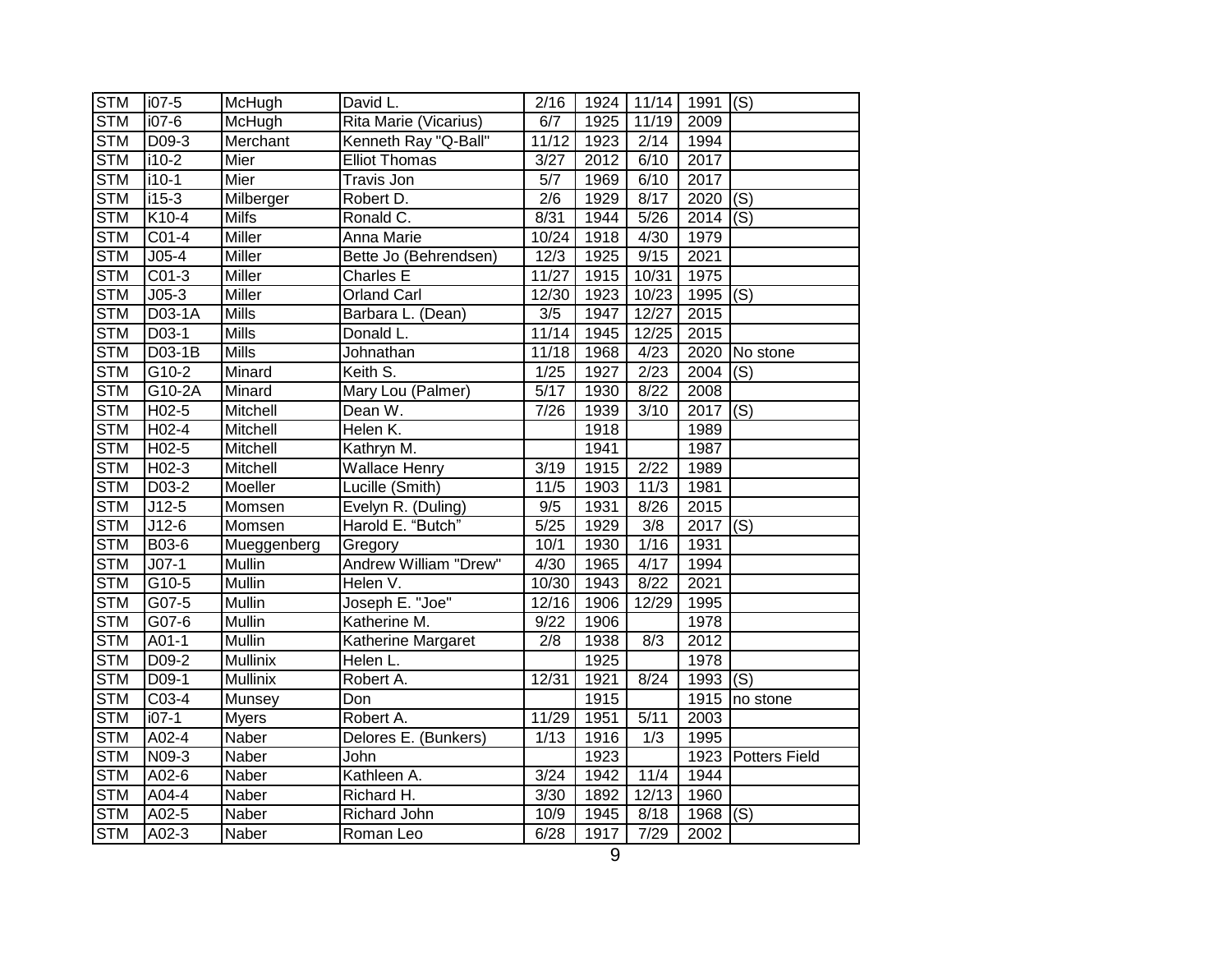| <b>STM</b> | A04-5              | Naber               | Rose A. (Long)               | 6/5   | 1893 | 11/5           | 1967 |                       |
|------------|--------------------|---------------------|------------------------------|-------|------|----------------|------|-----------------------|
| <b>STM</b> | F01-1              | Narey               | Bernard A.                   | 5/10  | 1852 | 4/30           | 1887 |                       |
| <b>STM</b> | F01-2              | Narey               | Mary J. (Sarazine)           | 6/17  | 1862 | 2/8            | 1905 |                       |
| <b>STM</b> | $CO1-2$            | Nece                | Annie (Collins)              | 5/10  | 1849 | 11/8           | 1914 |                       |
| <b>STM</b> | E04-6              | Nece                | Catherine Irene              | 8/3   | 1907 | 9/18           | 1907 |                       |
| <b>STM</b> | E04-5              | Nece                | <b>Evelyn Francis</b>        |       | 1913 |                |      | 1913 April-July, 1913 |
| <b>STM</b> | $CO1-6$            | Nece                | Francis (Mrs.)               | 2/19  | 1882 | 6/30           | 1908 |                       |
| <b>STM</b> | $CO2-3$            | Nece                | Francis M.                   | 12/25 | 1920 | 12/26          | 1920 |                       |
| <b>STM</b> | $CO1-5$            | Nece                | Frank                        | 5/10  | 1877 | 9/30           | 1943 |                       |
| <b>STM</b> | C02-2              | Nece                | Male Infant                  |       | 1921 | 10/23          | 1921 |                       |
| <b>STM</b> | $CO2-1$            | Nece                | Marie J. (Albrecht)          | 12/18 | 1892 | 10/23          | 1928 |                       |
| <b>STM</b> | $CO1-1$            | Nece                | Michael "Mike"               | 12/9  | 1849 | 9/4            | 1928 |                       |
| <b>STM</b> | F08-2              | <b>Nellis</b>       | Helen Mary (Stattelman)      | 3/13  | 1915 | 4/7            | 2004 |                       |
| <b>STM</b> | F08-4              | <b>Nellis</b>       | Patrick James "Pat"          | 6/25  | 1959 | 2/20           | 2020 |                       |
| <b>STM</b> | F08-1              | <b>Nellis</b>       | Peter M.                     | 3/25  | 1908 | 11/12          | 1993 | (S)                   |
| <b>STM</b> | F08-3              | <b>Nellis</b>       | Judy Ann                     |       | 1947 |                | 1963 |                       |
| <b>STM</b> | $D$ 08-3           | Newton              | <b>Baby Kelly Anne</b>       |       | 1953 |                | 1954 |                       |
| <b>STM</b> | D08-1              | Newton              | Grover C. "Bud"              | 9/28  | 1922 | 11/16          | 2014 | (S)                   |
| <b>STM</b> | $C09-5$            | <b>Nichols</b>      | Jazmine Mae                  |       | 1998 | 8/22           | 1998 |                       |
| <b>STM</b> | A07-4              | Nielsen             | LeeAnna Dean (Schumache      | 8/10  | 1928 | 10/3           | 2021 |                       |
| <b>STM</b> | E09-2              | O'Brien             | William B.                   |       | 1883 |                | 1962 |                       |
| <b>STM</b> | D01-3              | O'Dea               | Anna (Nece)                  |       | 1870 |                | 1959 |                       |
| <b>STM</b> | D01-2              | $\overline{O}$ 'Dea | Michael                      | 7/23  | 1862 | 5/3            | 1940 | (S)                   |
| <b>STM</b> | D01-5              | O'Dea               | V. Michael                   |       | 1906 |                | 1967 | (S)                   |
| <b>STM</b> | E02-1              | O'Hearn             | <b>Blanche &amp; Bernice</b> |       | 1904 |                | 1904 | Babies (no stone)     |
| <b>STM</b> | $E02-3$            | O'Hearn             | Infant                       |       | 1906 |                | 1906 | no stone              |
| <b>STM</b> | E02-4              | O'Hearn             | Infant                       |       | 1908 |                | 1908 | no stone              |
| <b>STM</b> | $L09-3$            | Odegaard            | Marvin B.                    | 1/27  | 1923 | 2/9            | 2011 | (S)                   |
| <b>STM</b> | G03-1              | Olson               | Stephen A                    | 10/25 | 1950 | $\frac{3}{24}$ | 2015 |                       |
| <b>STM</b> | $L12-1$            | Overmann            | Harold A.                    | 6/21  | 1936 | 9/4            | 2019 |                       |
| <b>STM</b> | $L12-2$            | Overmann            | Juanita M.                   | 12/25 | 1940 | 5/1            | 2020 |                       |
| <b>STM</b> | K08-1              | Parham              | <b>Grady Edward</b>          | 2/5   | 1928 | 2/23           | 2019 | (S)                   |
| <b>STM</b> | K08-2              | Parham              | Joyce Marie                  | 6/8   | 1932 | 4/23           | 2019 |                       |
| <b>STM</b> | i05-4A             | Perkins             | Harry R.                     | 2/17  | 1933 | 2/23           | 2013 |                       |
| <b>STM</b> | D07-2              | Peters              | Anna M. (Van Lent)           |       | 1898 |                | 1964 |                       |
| <b>STM</b> | D07-1              | Peters              | Frank L.                     | 5/18  | 1898 | 6/21           | 1948 |                       |
| <b>STM</b> | H <sub>07</sub> -3 | Prendergast         | Florence Marie (Byrne)       |       | 1899 |                | 1982 |                       |
| <b>STM</b> | G02-3              | Quee                | Florentine                   |       | 1909 |                | 1985 |                       |
| <b>STM</b> | F08-6              | Ramos-Mendez Sylvia |                              |       |      | 6/6            |      | 2009 marker           |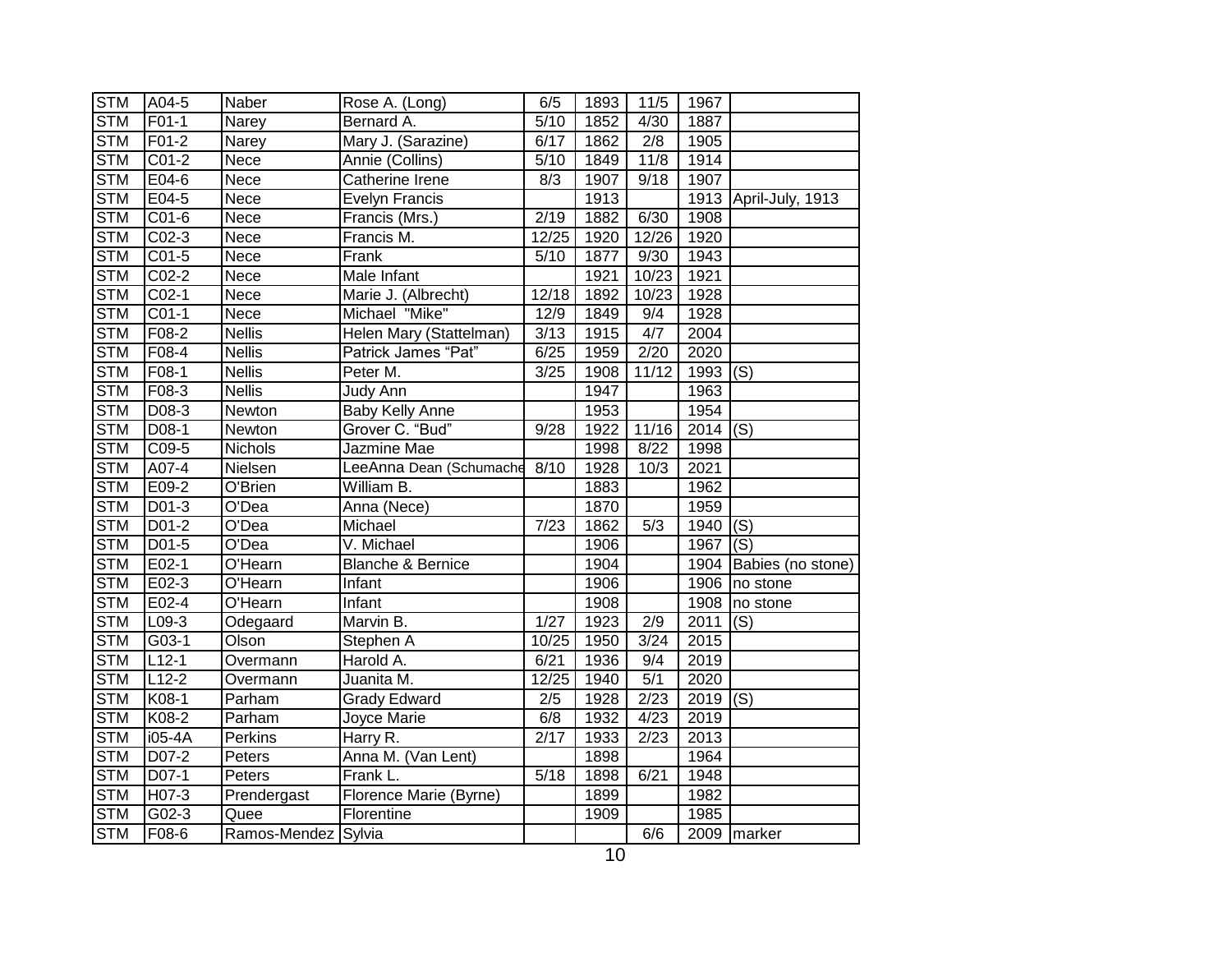| <b>STM</b> | $L07-2$             | Reiter                      | Beatrice K. "Bea" (Karl) | 6/25  | 1951 | 3/31              | 2021 |     |
|------------|---------------------|-----------------------------|--------------------------|-------|------|-------------------|------|-----|
| <b>STM</b> | $C03-5$             | Reiter                      | Frank                    | 11/15 | 1890 | $\sqrt{2/22}$     | 1938 |     |
| <b>STM</b> | F05-6               | Resch                       | Albert                   | 2/4   | 1890 | 7/11              | 1970 |     |
| <b>STM</b> | $E04-1$             | Resch                       | Edward P.                |       | 1897 |                   | 1963 |     |
| <b>STM</b> | $F04-3$             | Resch                       | Frances                  | 12/21 | 1894 | 4/9               | 1973 |     |
| <b>STM</b> | F05-5               | Resch                       | <b>Fredrick August</b>   | 9/11  | 1884 | 3/26              | 1961 |     |
| <b>STM</b> | $F05-4$             | Resch                       | John Nicholas            | 5/17  | 1888 | 7/21              | 1949 |     |
| <b>STM</b> | E04-2               | Resch                       | Lucy J.                  |       | 1905 |                   | 1968 |     |
| <b>STM</b> | F05-2               | Resch                       | Mary                     | 7/4   | 1854 | 12/5              | 1938 |     |
| <b>STM</b> | $F05-1$             | Resch                       | Mary A.                  | 1/17  | 1881 | 2/5               | 1937 |     |
| <b>STM</b> | F05-3               | Resch                       | Peter                    | 4/13  | 1850 | 5/5               | 1922 |     |
| <b>STM</b> | F07-1A              | Reuland                     | Eloise Evelyn (Logue)    | 8/31  | 1919 | $\overline{7/18}$ | 2004 |     |
| <b>STM</b> | $\overline{F}$ 07-1 | Reuland                     | Lawrence                 | 4/16  | 1914 | 4/15              | 1971 |     |
| <b>STM</b> | $J12-2$             | Rodawig                     | Dienne (Duling)          | 3/3   | 1926 | 12/15             | 2009 |     |
| <b>STM</b> | C09-2A              | Rodawig-Birkey Jennifer Joy |                          | 6/13  | 1976 | 4/3               | 2021 |     |
| <b>STM</b> | $J13-1$             | Rodawig-Dunleavy Mary       |                          | 6/7   | 1952 | 5/8               | 2021 |     |
| <b>STM</b> | $H01-6$             | Rooney                      | Jean M. (Wagner)         | 2/17  | 1929 | 6/13              | 2001 |     |
| <b>STM</b> | $H01-5$             | Rooney                      | Joseph M. M.D.           | 2/16  | 1927 | 2/28              | 2018 | (S) |
| <b>STM</b> | $G11-1$             | Sackett                     | Robert Wilson "Bill"     | 11/20 | 1933 | 11/6              | 2015 |     |
| <b>STM</b> | $H$ 08-4            | <b>Sanders</b>              | Ferne E.                 |       | 1916 |                   | 1984 |     |
| <b>STM</b> | $H08-3$             | Sanders                     | <b>Urban Martin</b>      | 6/8   | 1915 |                   | 2000 |     |
| <b>STM</b> | $i05-2$             | Sangwin                     | Jacqueline (Thuente)     | 9/17  | 1929 | 10/14             | 2014 |     |
| <b>STM</b> | $i05-1$             | Sangwin                     | William L.               | 10/9  | 1927 | 10/23             | 1993 |     |
| <b>STM</b> | A01-6               | Sarazin                     | Joseph                   |       | 1860 |                   | 1924 |     |
| <b>STM</b> | F03-1               | Sarazine                    | Arthur L.                |       | 1903 |                   | 1975 |     |
| <b>STM</b> | F02-2               | Sarazine                    | Catharine Mary           |       | 1872 |                   | 1952 |     |
| <b>STM</b> | F03-3               | Sarazine                    | Charles L.               |       | 1895 |                   | 1979 |     |
| <b>STM</b> | $L$ 06-1            | Sarazine                    | Charles L., Jr. "Chuck"  | 2/23  | 1935 | 8/19              | 2021 | (S) |
| <b>STM</b> | $F02-6$             | Sarazine                    | Daniel Edward            |       | 1944 |                   | 1944 |     |
| <b>STM</b> | F02-3               | Sarazine                    | <b>Daniel Oliver</b>     |       | 1868 |                   | 1938 |     |
| <b>STM</b> | F02-5               | Sarazine                    | Daniel Oliver            |       | 1896 |                   | 1920 |     |
| <b>STM</b> | F03-4               | Sarazine                    | Estella F.               |       | 1893 |                   | 1978 |     |
| <b>STM</b> | F03-2               | Sarazine                    | Helen Marie (Quirk)      | 5/1   | 1904 | 1/25              | 1988 |     |
| <b>STM</b> | M08-2               | Scheib                      | Margaret A.              |       | 1927 |                   | 2007 |     |
| <b>STM</b> | M08-1               | Scheib                      | Robert V. Sr.            | 5/23  | 1927 | 5/5               | 2005 | (S) |
| <b>STM</b> | i10-5               | Schmidt                     | Jane (Tentinger)         | 10/7  | 1951 | 2/24              | 2021 |     |
| <b>STM</b> | $E05-3$             | Schneidawind                | Helena V.                |       | 1891 |                   | 1960 |     |
| <b>STM</b> | E05-1               | Schneidawind                | Joseph                   | 1/16  | 1848 | 7/30              | 1926 |     |
| <b>STM</b> | E05-5               | Schneidawind                | Joseph                   |       | 1878 |                   | 1954 |     |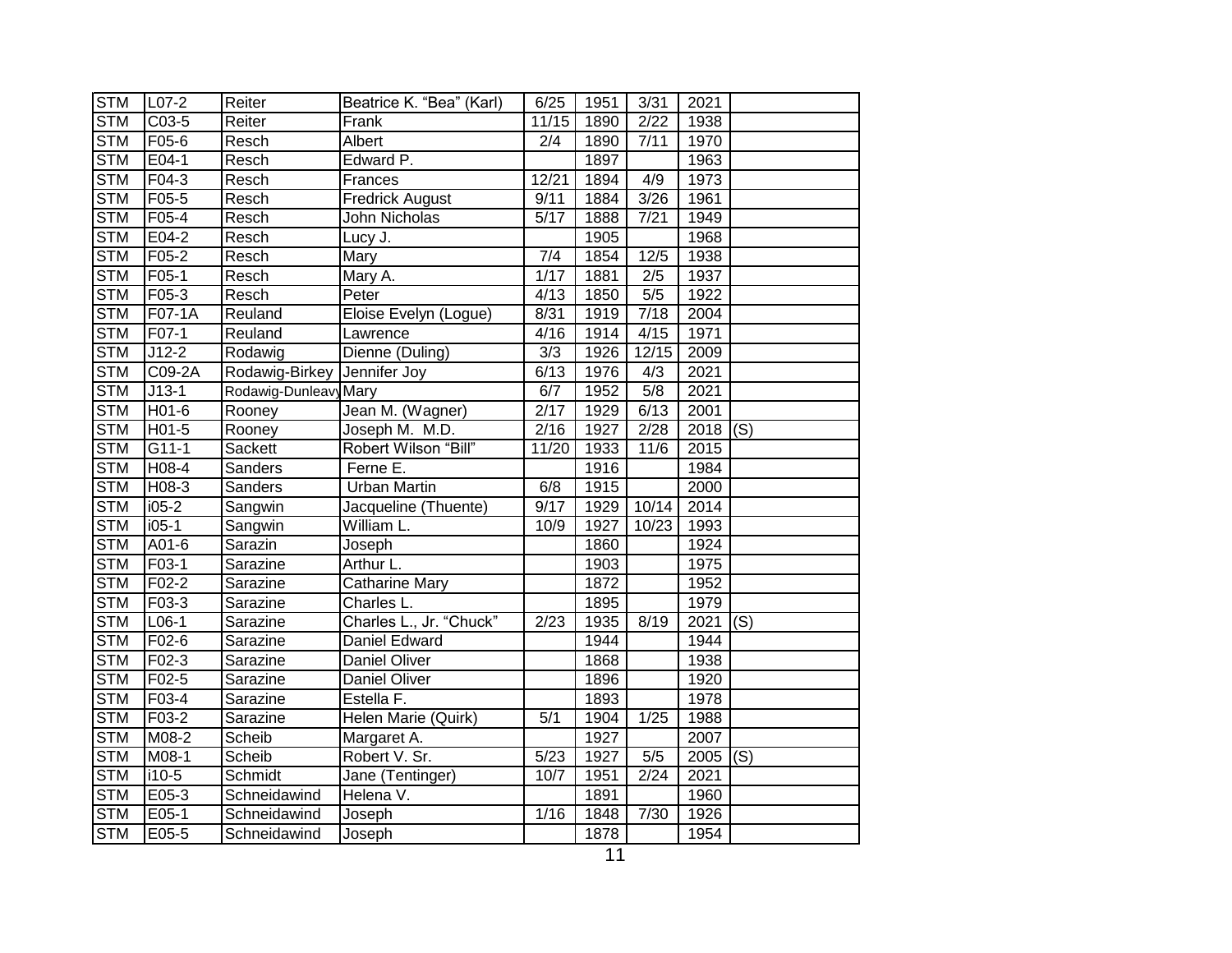| <b>STM</b> | E05-6              | Schneidawind             | Margaret Sarah (Fitzpatric 1/26 |       | 1881 | 4/4              | 1953       |                      |
|------------|--------------------|--------------------------|---------------------------------|-------|------|------------------|------------|----------------------|
| <b>STM</b> | $E05-4$            | Schneidawind             | Mary A.                         |       | 1883 | 4/12             | 1961       |                      |
| <b>STM</b> | E05-2              | Schneidawind             | Mary Ann (Einhorn)              | 5/23  | 1855 | 7/26             | 1934       |                      |
| <b>STM</b> | A05-5              | Schumacher               | Cecelia M.                      | 11/20 | 1905 | 6/21             | 2008       |                      |
| <b>STM</b> | A05-4              | Schumacher               | Herman                          |       | 1902 |                  | 1969       |                      |
| <b>STM</b> | E09-3              | Scollon                  | Frank                           | 6/5   | 1888 | 12/27            | 1984       |                      |
| <b>STM</b> | E09-4              | Scollon                  | Mary Ann                        | 10/4  | 1894 | 2/19             | 1983       |                      |
| <b>STM</b> | D09-5              | Seely                    | Florence                        |       | 1915 |                  | 1985       |                      |
| <b>STM</b> | $D09-4$            | Seely                    | Maxwell G. "Max"                | 2/21  | 1916 | 6/6              | 1999       |                      |
| <b>STM</b> | D09-6              | Seely                    | Robert M.                       | 10/10 | 1948 | 1/13             | 2009       |                      |
| <b>STM</b> | K07-1              | <b>Serck</b>             | Cheryl Ann                      | 10/9  | 1948 | 5/10             | 2009       |                      |
| <b>STM</b> | F03-5              | Sieh                     | James G.                        | 3/15  | 1924 | 7/1              | 1998       | (S)                  |
| <b>STM</b> | $O12-2$            | $\overline{\text{Sill}}$ | Dennis C.                       | 9/13  | 1944 | 2/19             | 2017       |                      |
| <b>STM</b> | M08-3              | Single                   | George                          | 12/30 | 1923 | 1/3              | 2008       | (S)                  |
| <b>STM</b> | M08-4              | Single                   | Mary A.                         | 2/18  | 1923 | $\overline{5/8}$ | 2014       |                      |
| <b>STM</b> | M07-1              | <b>Skram</b>             | Thomas E.                       | 7/26  | 1940 | 10/22            | 2003       |                      |
| <b>STM</b> | B07-5              | Smith                    | Frank H.                        | 9/22  | 1899 | 12/18            | 1987       |                      |
| <b>STM</b> | D03-3              | Smith                    | Fred H.                         |       | 1871 |                  | 1964       |                      |
| <b>STM</b> | $D03-6$            | Smith                    | Infant daughter                 |       |      | 3/1              | 1911       |                      |
| <b>STM</b> | $D03-5$            | Smith                    | James Donally                   | 4/20  | 1908 | 4/19             | 1912       |                      |
| <b>STM</b> | B09-2              | Smith                    | <b>Linus Raymond</b>            | 12/11 | 1933 | 3/16             | $2013$ (S) |                      |
| <b>STM</b> | D03-4              | Smith                    | Lucy Elizabeth (Nece)           | 10/13 | 1873 | 10/26            | 1956       |                      |
| <b>STM</b> | B09-1              | Smith                    | Norma K.                        |       | 1932 |                  | 1986       |                      |
| <b>STM</b> | B07-6              | Smith                    | Veronica A.                     | 2/16  | 1902 | $\overline{2/3}$ | 2000       |                      |
| <b>STM</b> | $i04-5$            | Soat                     | Henry                           | 9/6   | 1910 | 11/2             | 1998       |                      |
| <b>STM</b> | $\overline{104-6}$ | Soat                     | Isabelle (Ludwig)               | 4/9   | 1910 | 4/14             | 1999       |                      |
| <b>STM</b> | $C06-4$            | Spangler                 | Phyllis Ann                     | 11/1  | 1925 | 11/20            | 1936       |                      |
| <b>STM</b> | N09-4              | Stanton                  | Mary Elsie                      |       | 1933 |                  | 1933       | <b>Potters Field</b> |
| <b>STM</b> | A07-1              | Stephenson               | Don "Hap"                       |       | 1903 |                  | 1987       |                      |
| <b>STM</b> | A07-2              | Stephenson               | Hazel L.                        |       | 1913 | 11/12            | 2008       |                      |
| <b>STM</b> | $L09-1$            | <b>Stukey</b>            | Jerald Allen                    | 10/24 | 1940 | 5/5              | 2012       |                      |
| <b>STM</b> | M06-2              | Taylor                   | Cecelia L. (Malloy) "Clee"      | 12/3  | 1929 | $\overline{5}/3$ | 2021       |                      |
| <b>STM</b> | M06-1              | Taylor                   | Paul E.                         | 6/16  | 1922 | 8/5              | 2001       | (S)                  |
| <b>STM</b> | K12-2              | Tenold                   | DeEtta Irene (Schleusner)       | 3/29  | 1942 | 12/12            | 2015       |                      |
| <b>STM</b> | K12-1              | Tenold                   | <b>Gary Robert</b>              | 11/21 | 1941 | 4/21             | 2013       |                      |
| <b>STM</b> | $J04-3$            | Thomas                   | Paula Elizabeth (Happe)         | 5/6   | 1957 | 11/1             | 2006       |                      |
| <b>STM</b> | $J05-6$            | Thompson                 | Bernice M. (Landmesser)         | 5/12  | 1918 | 5/31             | 2009       |                      |
| <b>STM</b> | $J05-5$            | Thompson                 | Derald L.                       | 6/9   | 1918 | 5/11             | 2002       | (S)                  |
| <b>STM</b> | $J06-5$            | Thompson                 | Duane G.                        | 12/13 | 1942 | 4/10             | 2009       |                      |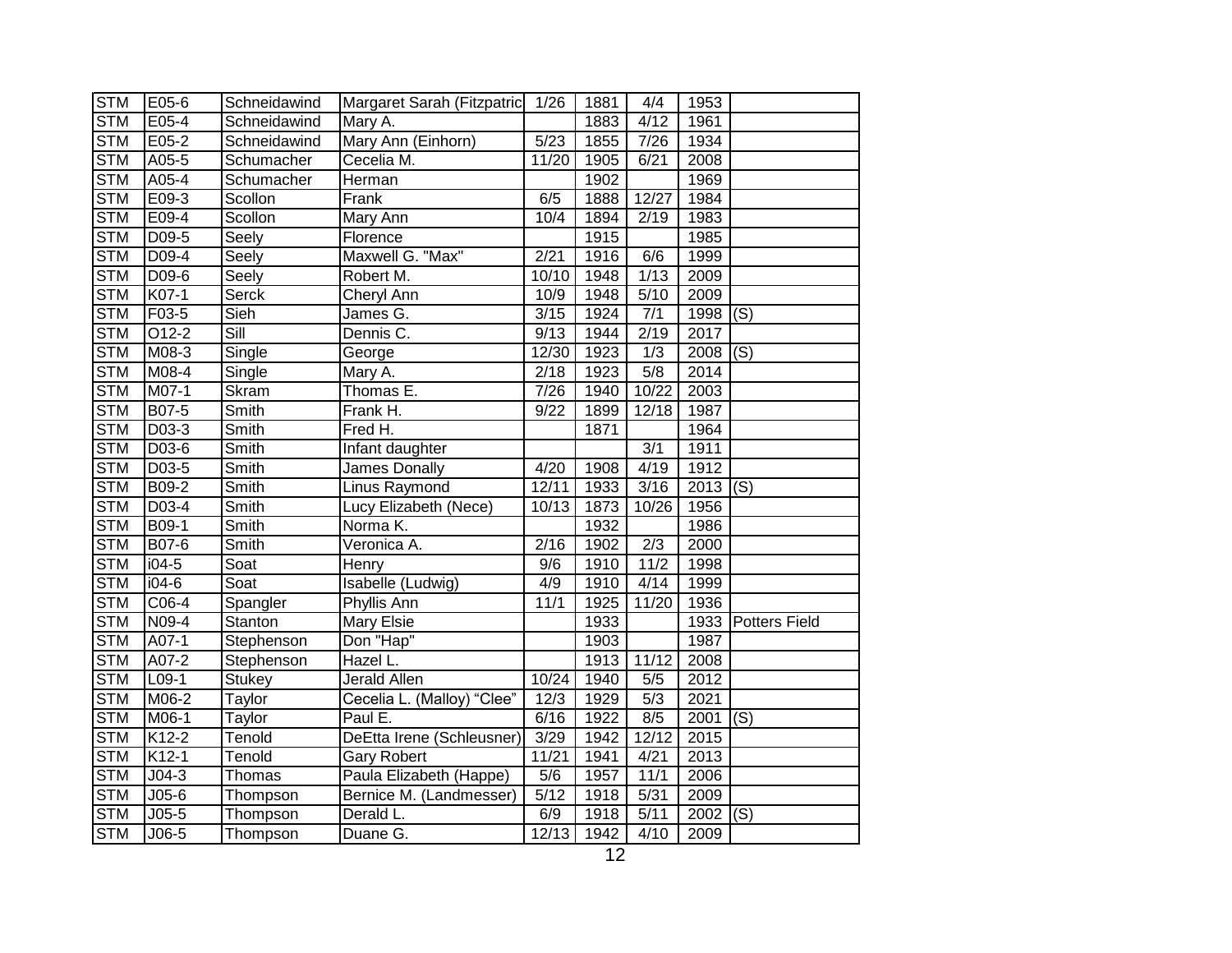| <b>STM</b> | $J06-6$            | Thompson      | Jean M.                          | 3/6              | 1944 | 11/8              | 2018 |                           |
|------------|--------------------|---------------|----------------------------------|------------------|------|-------------------|------|---------------------------|
| <b>STM</b> | $G06-5$            | Thompson      | Pearl E.                         |                  | 1908 |                   | 1975 | $\overline{(\mathsf{S})}$ |
| <b>STM</b> | K08-5              | Thompson      | Vangie Gail                      | 7/6              | 1968 | 6/6               | 2010 |                           |
| <b>STM</b> | $J04-6$            | Thomsen       | Michael A.                       | 4/14             | 1977 | 6/8               | 1995 |                           |
| <b>STM</b> | $i05-3$            | Thuente       | <b>Esther Margarite Cathrine</b> | 7/26             | 1927 | 8/7               | 2007 |                           |
| <b>STM</b> | $C06-3$            | Tintinger     | Anna                             |                  | 1876 |                   | 1963 |                           |
| <b>STM</b> | $C06-2$            | Tintinger     | Catherine                        |                  | 1868 |                   | 1953 |                           |
| <b>STM</b> | C06-1              | Tintinger     | John                             |                  | 1848 |                   | 1928 |                           |
| <b>STM</b> | $C03-1$            | unknown       | (infant)                         |                  |      |                   | 1912 | no stone                  |
| <b>STM</b> | B02-5              | Van Cura      | Emily K. (Nemac)                 | 5/11             | 1887 | 1/6               | 1973 |                           |
| <b>STM</b> | C03-3              | Van Cura      | Joe                              |                  | 1908 |                   | 1908 | no stone                  |
| <b>STM</b> | B02-4              | Van Cura      | Thomas A.                        | 6/8              | 1889 | 6/8               | 1959 |                           |
| <b>STM</b> | C05-5              | Van Steenburg | Abbie                            |                  | 1871 |                   | 1943 |                           |
| <b>STM</b> | F07-6              | Verant        | Frank P.                         |                  | 1896 |                   | 1969 |                           |
| <b>STM</b> | $L08-6$            | Vint          | Deborah Kay (Eckerman)           | 4/2              | 1955 | 3/19              | 2005 |                           |
| <b>STM</b> | $G05-5$            | Vint          | Earl Joseph                      | $\overline{3/3}$ | 1918 | 9/25              | 1989 | (S)                       |
| <b>STM</b> | $G$ 05-4           | Vint          | Jerald P.                        |                  | 1937 |                   | 1992 |                           |
| <b>STM</b> | $G05-6$            | Vint          | Nelda Louise (Matz)              | 7/9              | 1919 | 4/13              | 2008 |                           |
| <b>STM</b> | $F06-1$            | Vodraska      | Anna (Reha)                      | 5/14             | 1873 | $\overline{3/4}$  | 1928 |                           |
| <b>STM</b> | $F06-2$            | Vodraska      | James                            |                  | 1874 |                   | 1947 |                           |
| <b>STM</b> | $G02-2$            | Vogl          | Elizabeth (Leahy)                | 3/22             | 1909 | 10/7              | 2003 |                           |
| <b>STM</b> | $\overline{GO2-1}$ | Vogl          | George N.                        | 6/13             | 1905 | 6/11              | 1973 |                           |
| <b>STM</b> | G07-2              | Wallace       | Loraine Marie (Christenser       | 12/17            | 1930 | 10/12             | 2012 |                           |
| <b>STM</b> | G07-1              | Wallace       | Lynn Edward                      | 11/15            | 1930 | $\overline{7/8}$  | 2007 |                           |
| <b>STM</b> | D06-5              | Walsh         | <b>Bernard Leo</b>               | 1.31             | 1911 | 9/21              | 1982 |                           |
| <b>STM</b> | D06-6              | Walsh         | Bernice Luella (Sytsma)          | 9/6              | 1913 | 9/1               | 2006 |                           |
| <b>STM</b> | $D06-4$            | Walsh         | Marty M                          | $\overline{7/4}$ | 1942 | 10/3              | 1958 |                           |
| <b>STM</b> | E04-4              | Walsh         | Mildred (Bosrich)                | 4/7              | 1920 | 3/29              | 2001 |                           |
| <b>STM</b> | $E$ 04-3           | Walsh         | Ralph Eugene                     | 4/26             | 1920 | 4/5               | 2009 |                           |
| <b>STM</b> | G10-6              | Wegelin       | Marilyn Jean (Gunderson)         | 8/20             | 1933 | 2/26              | 2019 |                           |
| <b>STM</b> | K05-4              | Wernimont     | Mendal J.                        | 10/18            | 1949 | 11/25             | 1999 |                           |
| <b>STM</b> | G04-3              | Wilson        | Alison (Carignan)                | 9/27             | 1954 | $\overline{5/22}$ | 1985 |                           |
| <b>STM</b> | K09-6              | Wirtz         | Irene (Majerus)                  | 3/12             | 1923 | 10/11             | 2010 |                           |
| <b>STM</b> | K09-5              | Wirtz         | Norbert Anthony                  | 5/7              | 1923 | 9/23              | 2003 | (S)                       |
| <b>STM</b> | G08-5              | Wolterman     | Alison "Al. P."                  | 6/5              | 1903 | 6/18              | 1989 |                           |
| <b>STM</b> | G08-6              | Wolterman     | Edna (Ryan)                      | 4/23             | 1906 | 9/30              | 1975 |                           |
| <b>STM</b> | $i09-1$            | Wolterman     | Floy L.                          | 12/20            | 1929 | 6/2               | 2005 |                           |
| <b>STM</b> | F09-3              | Wolterman     | Lori Kay                         | 7/6              | 1965 | 7/8               | 1965 |                           |
| <b>STM</b> | H08-1              | Zahradnik     | Louie E.                         |                  | 1912 |                   | 1983 |                           |